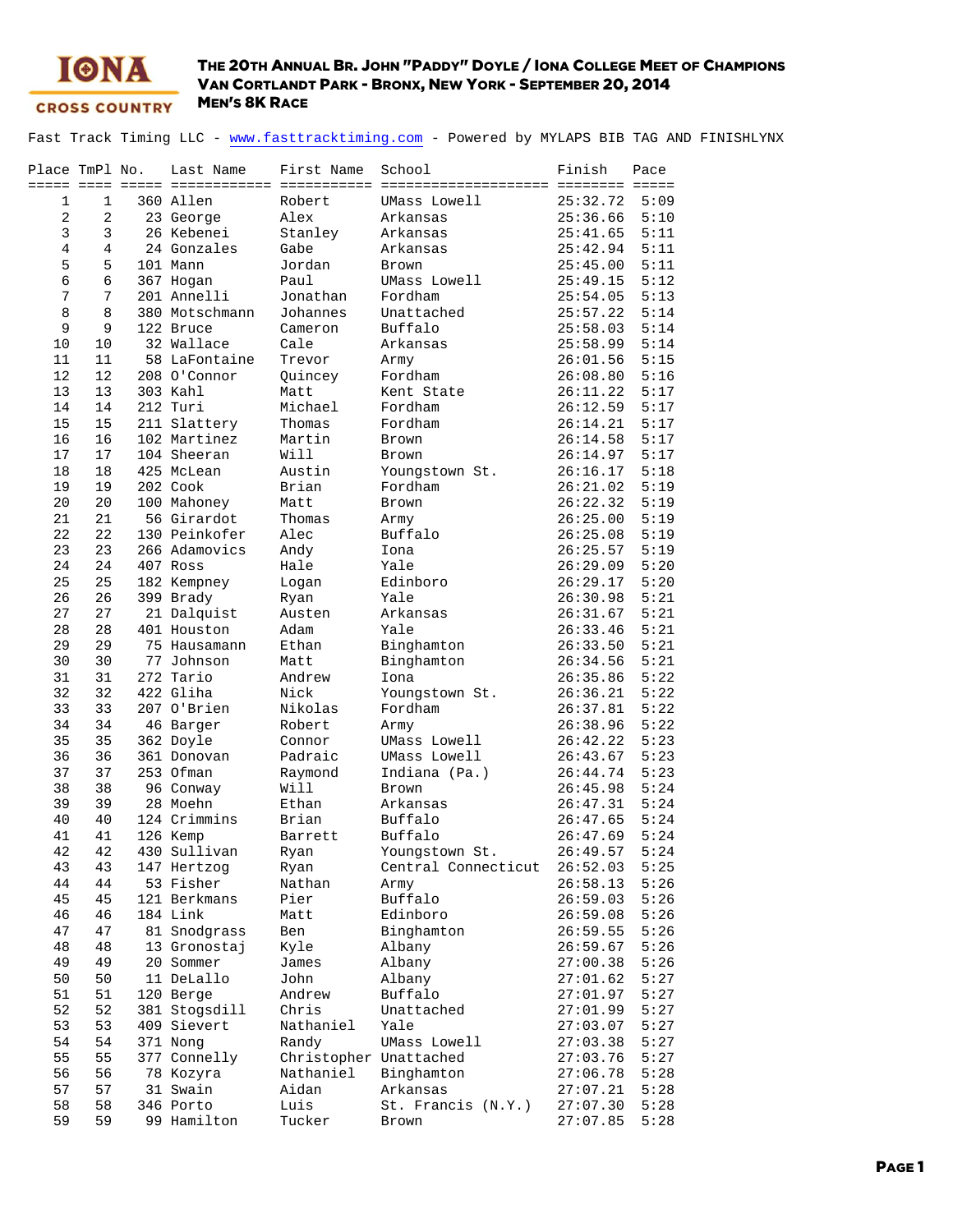

| Place TmPl No. |     | Last Name             | First Name         | School         | Finish   | Pace |
|----------------|-----|-----------------------|--------------------|----------------|----------|------|
|                |     |                       |                    |                |          |      |
| 60             | 60  | 57 Kellas             | Andreas            | Army           | 27:07.99 | 5:28 |
| 61             | 61  | 372 Parsons           | Lucas              | UMass Lowell   | 27:10.23 | 5:28 |
| 62             | 62  | 374 Velasquez         | Dhahran            | UMass Lowell   | 27:10.95 | 5:29 |
| 63             | 63  | 224 Barlev            | Daniel             | Hofstra        | 27:11.94 | 5:29 |
| 64             | 64  | 248 Hampel            | Alex               | Indiana (Pa.)  | 27:12.38 | 5:29 |
| 65             | 65  | 10 Buchanan           | Christopher Albany |                | 27:13.24 | 5:29 |
| 66             | 66  | 154 Bosworth          | Ben                | Conn College   | 27:16.62 | 5:30 |
|                |     |                       |                    |                |          |      |
| 67             | 67  | 274 Wightman          | Ross               | Iona           | 27:16.76 | 5:30 |
| 68             | 68  | 18 Ranke              | Tyler              | Albany         | 27:17.57 | 5:30 |
| 69             | 69  | 50 Duffy              | Alex               | Army           | 27:17.88 | 5:30 |
| 70             |     | 373 Teachen           | Thomas             | UMass Lowell   | 27:19.21 | 5:30 |
| 71             | 70  | 73 Fernandez          | Chris              | Binghamton     | 27:19.28 | 5:30 |
| 72             | 71  | 301 Fleming           | Jared              | Kent State     | 27:19.76 | 5:30 |
| 73             |     | 364 Ganshirt          | Zachary            | UMass Lowell   | 27:20.52 | 5:31 |
| 74             | 72  | 318 Makofane          | Mpho               | Monroe College | 27:23.92 | 5:31 |
| 75             | 73  | 189 Wefing            | Corey              | Edinboro       | 27:24.52 | 5:31 |
| 76             | 74  | 302 Grose             | Mitchell           | Kent State     | 27:25.37 | 5:31 |
| 77             | 75  | 123 Coneys            | Austin             | Buffalo        | 27:28.96 | 5:32 |
| 78             |     | 363 Fossa             | Drew               | UMass Lowell   | 27:31.05 | 5:33 |
| 79             |     | 370 Nelson            | Zachary            | UMass Lowell   | 27:31.53 | 5:33 |
|                |     |                       |                    | Brown          |          |      |
| 80             | 76  | 95 Bogan              | Francis            |                | 27:31.78 | 5:33 |
| 81             | 77  | 405 Payson            | Max                | Yale           | 27:32.94 | 5:33 |
| 82             | 78  | 167 Litts             | Scott              | Dowling        | 27:33.54 | 5:33 |
| 83             |     | 132 Webb              | Lloyd              | Buffalo        | 27:35.09 | 5:33 |
| 84             | 79  | 423 Hutnyan           | John               | Youngstown St. | 27:36.32 | 5:34 |
| 85             |     | 129 Palafox           | Derek              | Buffalo        | 27:36.74 | 5:34 |
| 86             | 80  | 45 Bailey             | William            | Army           | 27:40.16 | 5:34 |
| 87             | 81  | 186 McConnell         | Tim                | Edinboro       | 27:40.72 | 5:35 |
| 88             | 82  | 157 Dermody           | Patrick            | Conn College   | 27:41.44 | 5:35 |
| 89             | 83  | 270 McClellan         | Thomas             | Iona           | 27:45.02 | 5:35 |
| 90             | 84  | 80 Roache             | Andrew             | Binghamton     | 27:45.58 | 5:36 |
| 91             | 85  | 227 Hetherington Alan |                    | Hofstra        | 27:46.06 | 5:36 |
| 92             | 86  | 307 Waaland           | Matt               | Kent State     | 27:46.81 | 5:36 |
| 93             | 87  | 12 Farinella          | Raymond            | Albany         | 27:47.11 | 5:36 |
|                | 88  | 9 Benzaid             |                    |                |          | 5:36 |
| 94             |     |                       | Youness            | Albany         | 27:47.17 |      |
| 95             | 89  | 226 Finlayson         | Jack               | Hofstra        | 27:48.05 | 5:36 |
| 96             | 90  | 203 Duckworth         | Jake               | Fordham        | 27:48.51 | 5:36 |
| 97             |     | 368 Martin            | Aaron              | UMass Lowell   | 27:48.81 | 5:36 |
| 98             | 91  | 300 Allen             | Samuel             | Kent State     | 27:52.14 | 5:37 |
| 99             |     | 128 Meehan            | Thomas             | Buffalo        | 27:53.19 | 5:37 |
| 100            |     | 55 Funfrock           | Ludovic            | Army           | 27:55.12 | 5:37 |
| 101            | 92  | 306 Schank            | Nick               | Kent State     | 27:57.02 | 5:38 |
| 102            | 93  | 243 Beaudette         | Greg               | Indiana (Pa.)  | 27:57.32 | 5:38 |
| 103            | 94  | 305 Onken             | Grant              | Kent State     | 27:57.53 | 5:38 |
| 104            |     | 304 Kinkelaar         | Joey               | Kent State     | 27:58.69 | 5:38 |
| 105            | 95  | 164 Williams          | Niall              | Conn College   | 27:59.13 | 5:38 |
| 106            |     | 48 Beck               | Andrew             | Army           | 28:01.45 | 5:39 |
|                |     |                       |                    |                |          |      |
| 107            |     | 22 Findlay            | Noah               | Arkansas       | 28:02.22 | 5:39 |
| 108            | 96  | 163 Trapp             | Connor             | Conn College   | 28:04.92 | 5:39 |
| 109            |     | 209 Rocks             | Devin              | Fordham        | 28:06.01 | 5:40 |
| 110            | 97  | 82 Vallecorsa         | Jonathan           | Binghamton     | 28:08.16 | 5:40 |
| 111            | 98  | 421 Burns             | Alan               | Youngstown St. | 28:12.07 | 5:41 |
| 112            | 99  | 245 Cordell           | Caleb              | Indiana (Pa.)  | 28:12.24 | 5:41 |
| 113            | 100 | 432 Wilson            | Ethan              | Youngstown St. | 28:12.73 | 5:41 |
| 114            | 101 | 428 Richmond          | Jon                | Youngstown St. | 28:15.76 | 5:42 |
| 115            |     | 210 Schwenzfeier Adam |                    | Fordham        | 28:16.24 | 5:42 |
| 116            | 102 | 271 Sullivan          | Kalen              | Iona           | 28:16.85 | 5:42 |
| 117            | 103 | 181 Gusew             | Jon                | Edinboro       | 28:17.28 | 5:42 |
| 118            |     | 54 Fong               | Jacob              | Army           | 28:17.60 | 5:42 |
| 119            |     | 15 Lane               | Austin             | Albany         | 28:17.66 | 5:42 |
|                |     |                       |                    |                |          |      |
| 120            |     | 19 Schweitzer         | Peter              | Albany         | 28:19.10 | 5:42 |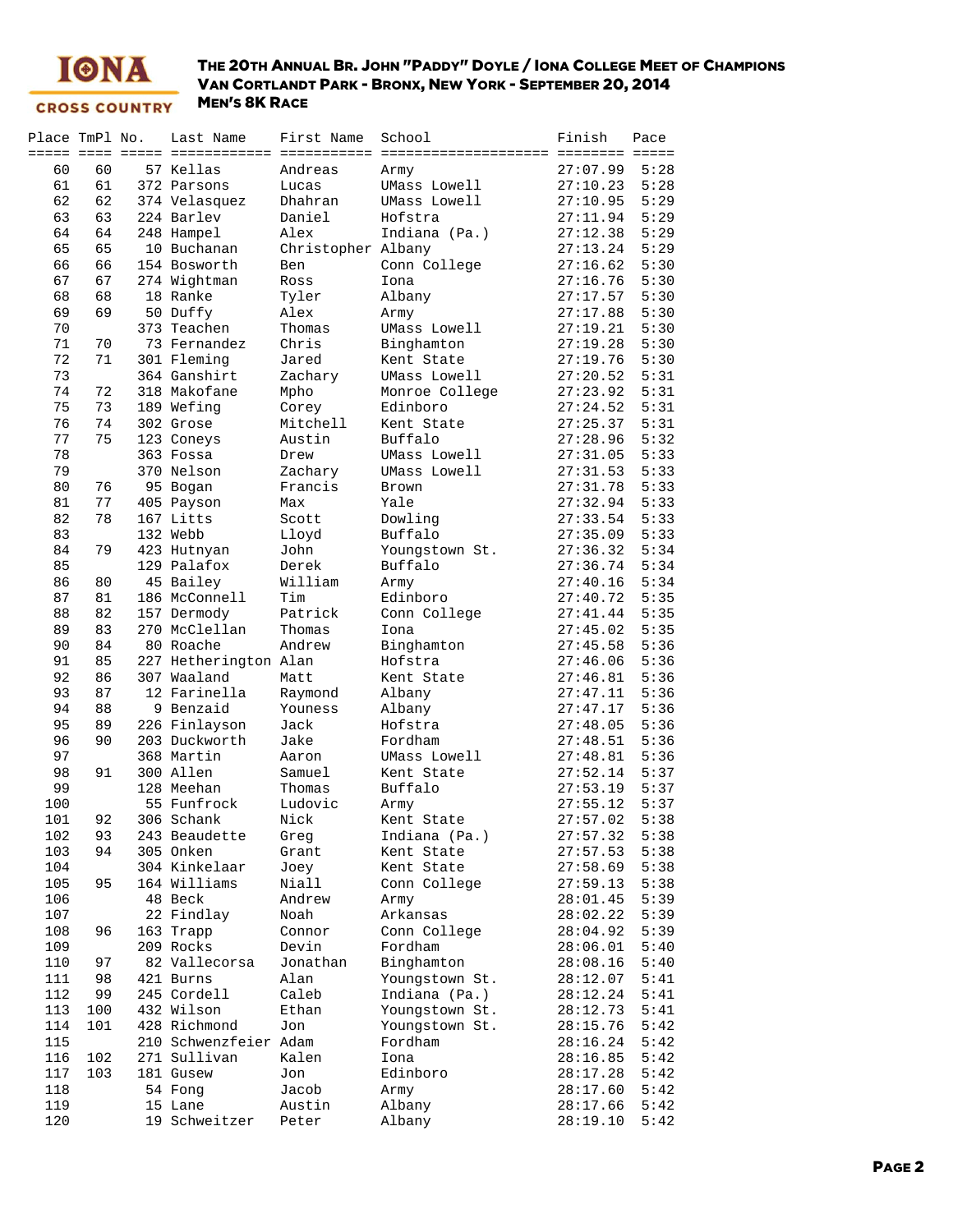

| Place TmPl No. |     | Last Name                | First Name   | School                | Finish               | Pace |
|----------------|-----|--------------------------|--------------|-----------------------|----------------------|------|
|                |     |                          |              |                       | ======== =====       |      |
| 121            |     | 98 Halpin                | Ben          | Brown                 | 28:19.14             | 5:42 |
| 122            | 104 | 376 Carter               | Alex         | Unattached            | 28:19.72             | 5:42 |
| 123            |     | 49 Boyle                 | Chris        | Army                  | 28:20.58             | 5:43 |
| 124            |     | 17 Moore                 | Jonathan     | Albany                | 28:22.19             | 5:43 |
| 125            |     | 206 McGann               | Ryan         | Fordham               | 28:24.12             | 5:43 |
| 126            |     | 125 Dickinson            | James        | Buffalo               | 28:25.10             | 5:44 |
| 127            |     | 59 Schmitz               | Jake         | Army                  | 28:26.10             | 5:44 |
| 128            | 105 | 268 Galford              | Daniel       | Iona                  | 28:28.60             | 5:44 |
| 129            |     | 131 VanEpps              | Justin       | Buffalo               | 28:29.00             | 5:44 |
| 130            | 106 | 252 Morgan               | Andrew       | Indiana (Pa.)         | 28:30.65             | 5:45 |
| 131            |     | 205 Heinrich             | Fritz        | Fordham               | 28:31.86             | 5:45 |
| 132            | 107 | 161 Mintz                | Zander       | Conn College          | 28:32.88             | 5:45 |
| 133            | 108 | 244 Cooper               | Austin       | Indiana (Pa.)         | 28:36.13             | 5:46 |
| 134            | 109 | 159 Hernandez            | Alejandro    | Conn College          | 28:39.50             | 5:46 |
| 135            |     | 14 Healy                 | Jordan       | Albany                | 28:40.20             | 5:47 |
| 136            | 110 | 254 Trump                | Dalton       | Indiana (Pa.)         | 28:42.79             | 5:47 |
| 137            |     | 369 McArdle              | Nicholas     | UMass Lowell          | 28:43.76             | 5:47 |
| 138            | 111 | 316 Ball                 | Ronaldo      | Monroe College        | 28:45.24             | 5:48 |
| 139            | 112 | 317 Coltrain             | Shea         | Monroe College        | 28:47.11             | 5:48 |
| 140            | 113 | 228 Jenkins              | Austin       | Hofstra               | 28:48.30             | 5:48 |
| 141            | 114 | 145 Davidson             | Eric         | Central Connecticut   | 28:48.78             | 5:48 |
| 142            |     | 204 Fahmy                | Yehia        | Fordham               | 28:50.40             | 5:49 |
| 143            |     | 424 Joynes               | Kyle         | Youngstown St.        | 28:52.30             | 5:49 |
| 144            |     | 366 Hegarty              | Mark         | UMass Lowell          | 28:54.09             | 5:49 |
| 145            |     | 105 Yoho                 | Alan         | <b>Brown</b>          | 28:54.85             | 5:49 |
| 146            |     | 255 Vella                | Tyler        | Indiana (Pa.)         | 28:55.92             | 5:50 |
| 147            | 115 | 285 O'Keefe              | Gabe         | IPFW                  | 28:56.69             | 5:50 |
| 148            | 116 | 404 Meredith             | J.P.         | Yale                  | 28:57.28             | 5:50 |
| 149            |     | 44 Allen                 | Hezekiah     |                       | 29:03.26             | 5:51 |
| 150            | 117 | 446 Ruppel               | Thomas       | Army<br><b>NYIT</b>   | 29:04.64             | 5:51 |
| 151            |     | 127 McCarthy             | John         | Buffalo               | 29:06.51             | 5:52 |
| 152            | 118 |                          |              |                       | 29:07.06             | 5:52 |
| 153            |     | 287 Unger<br>249 Lenze   | Bret<br>Adam | IPFW<br>Indiana (Pa.) | 29:07.69             | 5:52 |
| 154            | 119 | 149 Lupoli               | Thomas       | Central Connecticut   | 29:11.74             | 5:53 |
| 155            | 120 | 267 Da Silva             | Gabriel      | Iona                  | 29:13.30             | 5:53 |
| 156            |     | 79 Marhaba               | Jade         | Binghamton            | 29:13.39             | 5:53 |
| 157            |     | 308 Wisniewski           | Joe          | Kent State            | 29:14.34             | 5:53 |
| 158            | 121 | 168 Mullen               | Robert       | Dowling               | 29:16.32             | 5:54 |
| 159            | 122 |                          | Brad         | Conn College          | 29:26.68             | 5:56 |
| 160            | 123 | 156 DeMarco              | Kurt         | IPFW                  |                      | 5:56 |
| 161            |     | 288 Unger<br>153 Barnes  | Billy        | Conn College          | 29:28.99<br>29:30.73 | 5:57 |
|                |     | 283 Gleckler             |              |                       |                      | 5:58 |
| 162            | 124 |                          | Garret       | IPFW                  | 29:35.63             | 5:59 |
| 163            | 125 | 379 McComb               | Randall      | Unattached            | 29:41.08             |      |
| 164            | 126 | 144 Connor               | Malcolm      | Central Connecticut   | 29:42.60             | 5:59 |
| 165            | 127 | 315 Azy                  | Boskhalem    | Monroe College        | 29:42.65             | 5:59 |
| 166            |     | 246 Franze               | Joey         | Indiana (Pa.)         | 29:46.09             | 6:00 |
| 167            | 128 | 183 Koch                 | Michael      | Edinboro              | 29:50.33             | 6:01 |
| 168            |     | 251 Mitchell             | Porter       | Indiana (Pa.)         | 29:53.05             | 6:01 |
| 169            |     | 162 Rich-Fiondel Raymond |              | Conn College          | 29:58.20             | 6:02 |
| 170            |     | 273 Torres-Marti Rudy    |              | Iona                  | 30:05.73             | 6:04 |
| 171            | 129 | 225 Chirchir             | Rodney       | Hofstra               | 30:12.05             | 6:05 |
| 172            | 130 | 342 Gale                 | Michael      | St. Francis (N.Y.)    | 30:18.67             | 6:06 |
| 173            | 131 | 188 Patrick              | Dominic      | Edinboro              | 30:21.88             | 6:07 |
| 174            | 132 | 448 Battaglia            | Joe          | <b>NYIT</b>           | 30:24.50             | 6:08 |
| 175            | 133 | 284 Holloman             | Jordan       | IPFW                  | 30:33.14             | 6:09 |
| 176            | 134 | 146 Ferguson             | Jamil        | Central Connecticut   | 30:36.86             | 6:10 |
| 177            |     | 187 McGlaughin           | Mike         | Edinboro              | 30:37.01             | 6:10 |
| 178            |     | 16 Machabee              | Keith        | Albany                | 30:40.28             | 6:11 |
| 179            |     | 180 Fuller               | Matt         | Edinboro              | 30:49.10             | 6:12 |
| 180            |     | 158 Gossels              | Dan          | Conn College          | 30:51.82             | 6:13 |
| 181            | 135 | 282 Curtis               | Ryan         | IPFW                  | 30:53.21             | 6:13 |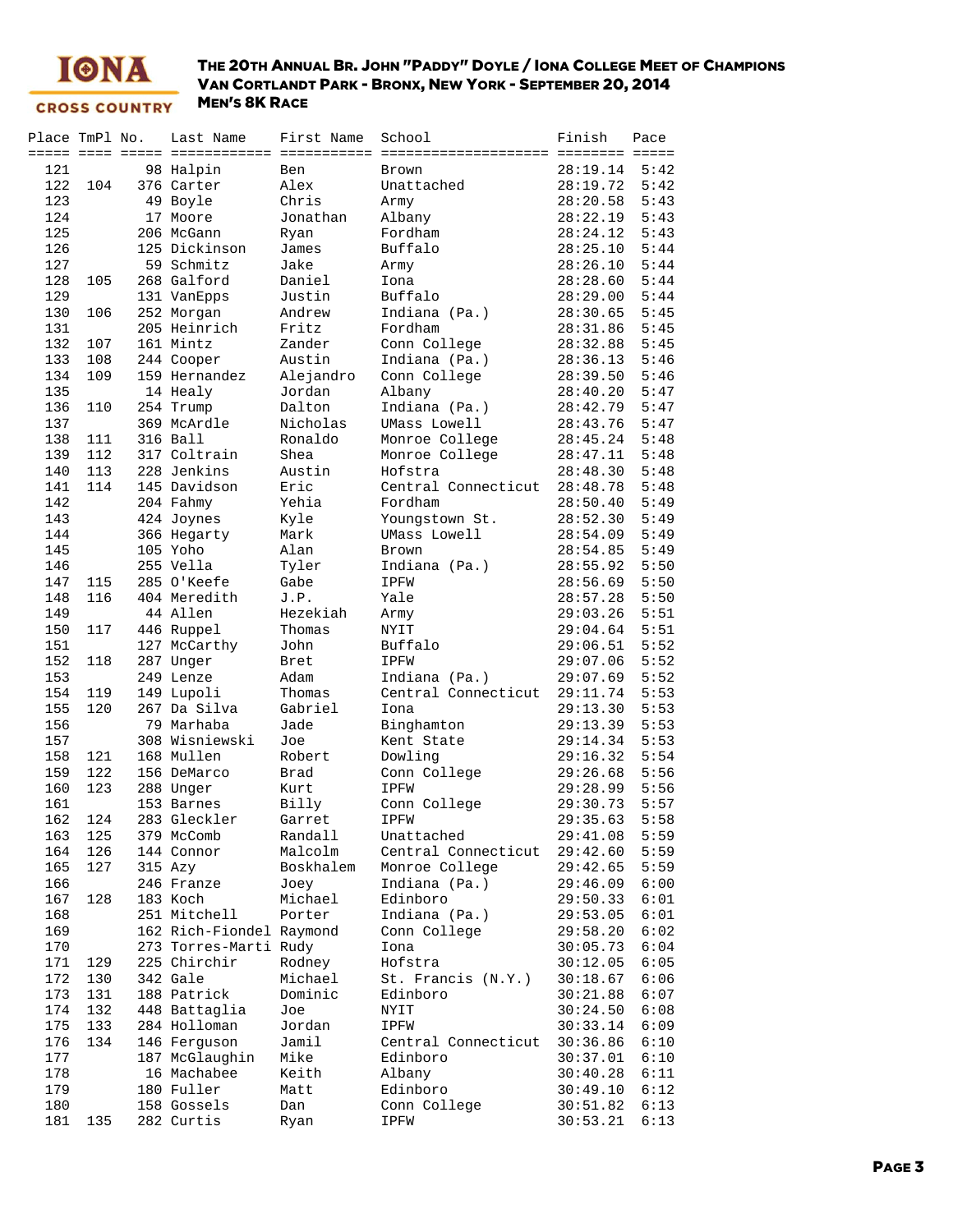

| Place TmPl No. |                 |     | Last Name              | First Name | School                     | Finish   | Pace            |
|----------------|-----------------|-----|------------------------|------------|----------------------------|----------|-----------------|
| =====          | $=$ $=$ $=$ $=$ |     |                        |            |                            | ====     | $=$ $=$ $=$ $=$ |
| 182            | 136             |     | 339 Abdur-Rashid Dawud |            | St. Francis (N.Y.)         | 31:02.22 | 6:15            |
| 183            | 137             |     | 449 Bishara            | Bishoy     | NYIT                       | 31:06.56 | 6:16            |
| 184            | 138             |     | 229 Simon              | Mike       | Hofstra                    | 31:11.11 | 6:17            |
| 185            | 139             |     | 345 Nieves             | Aaron      | St. Francis (N.Y.)         | 31:20.23 | 6:19            |
| 186            | 140             |     | 286 Smith              | Paul       | IPFW                       | 31:27.10 | 6:20            |
| 187            | 141             |     | 444 Mayros             | Nick       | <b>NYIT</b>                | 31:28.38 | 6:20            |
| 188            |                 |     | 61 Arenz               | Andrew     | Army Prep                  | 31:43.99 | 6:24            |
| 189            | 142             |     | 450 Lides              | Devon      | NYIT                       | 32:09.88 | 6:29            |
| 190            | 143             |     | 442 Lipari             | Christian  | NYIT                       | 32:17.40 | 6:30            |
| 191            |                 |     | 247 Freeman            | Jabari     | Indiana (Pa.)              | 32:17.45 | 6:30            |
| 192            | 144             |     | 319 Rodriquez          |            | Alexshandro Monroe College | 32:23.22 | 6:31            |
| 193            |                 |     | 269 Jendzejec          | Kolbe      | Iona                       | 33:15.55 | 6:42            |
| 194            | 145             |     | 347 Senatus            | Ouesnel    | St. Francis (N.Y.)         | 33:27.59 | 6:44            |
| 195            | 146             |     | 340 Delacruz           | Diego      | St. Francis (N.Y.)         | 33:39.66 | 6:47            |
| 196            | 147             |     | 344 Gillespie          | Luther     | St. Francis (N.Y.)         | 33:44.72 | 6:48            |
| 197            | 148             |     | 165 Elien              | Vichinsky  | Dowling                    | 33:46.65 | 6:48            |
| 198            |                 |     | 60 Arata               | Patrick    | Army Prep                  | 33:47.58 | 6:48            |
| 199            |                 |     | 343 Gillespie          | Lamar      | St. Francis (N.Y.)         | 34:10.30 | 6:53            |
| 200            |                 |     | 63 Tooke               | Killian    | Army Prep                  | 35:00.88 | 7:03            |
| 201            |                 |     | 341 Elancieux          | Waqner     | St. Francis (N.Y.)         | 35:04.30 | 7:04            |
| 202            |                 |     | 62 Russell             | Connor     | Army Prep                  | 35:17.70 | 7:07            |
| 203            | 149             | 447 | Jubera                 | Niko       | NYIT                       | 35:41.86 | 7:11            |
| 204            | 150             |     | 169 Singh              | Jonathan   | Dowling                    | 41:31.75 | 8:22            |
| 205            | 151             |     | 166 Goldstein          | Matthew    | Dowling                    | 42:03.26 | 8:28            |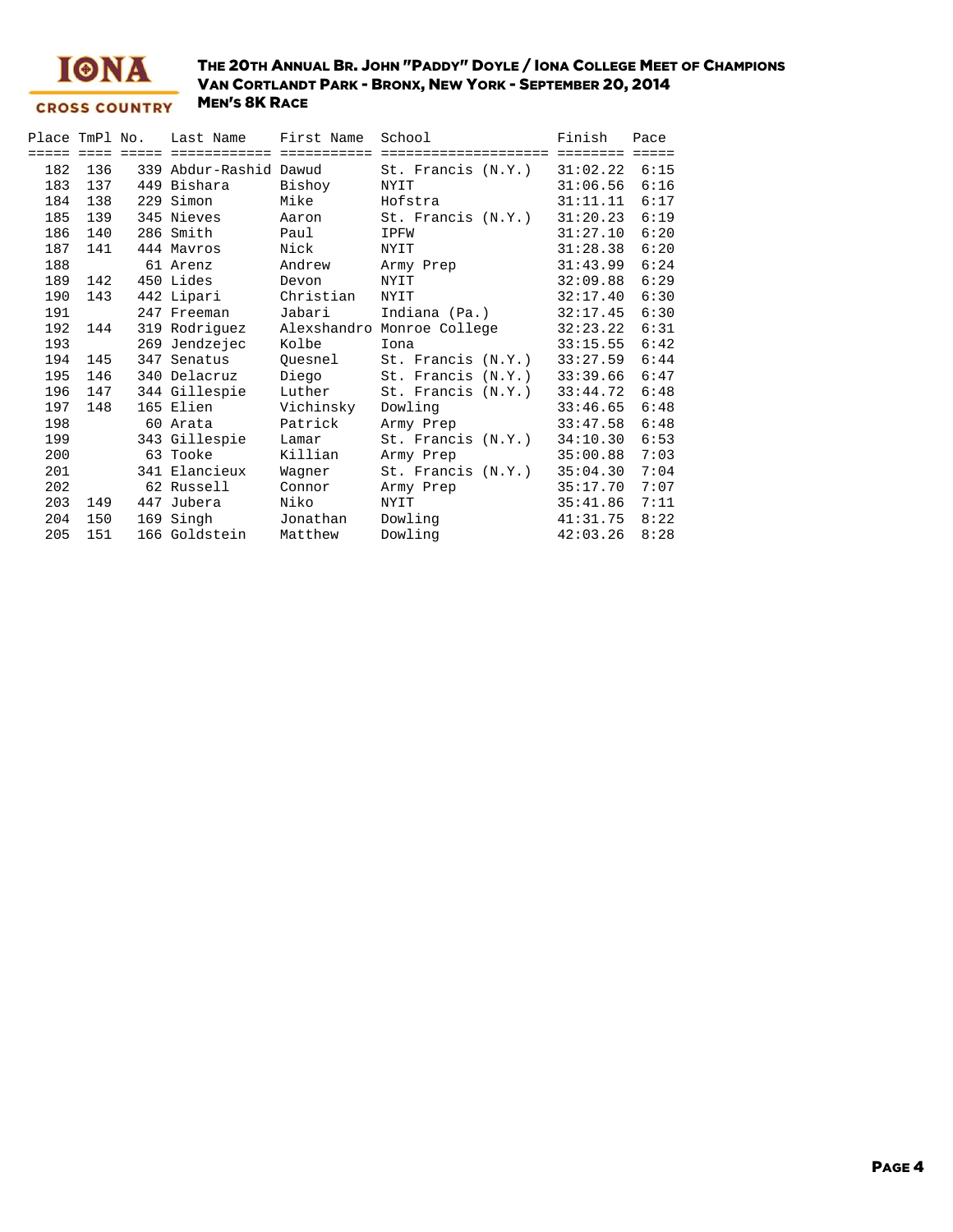

| 1.                              | 46<br>Arkansas                                                                                                                                                               |                                                             |                     | $25:55$ $2:09:33$ | 0:55) |
|---------------------------------|------------------------------------------------------------------------------------------------------------------------------------------------------------------------------|-------------------------------------------------------------|---------------------|-------------------|-------|
| 1<br>2<br>3<br>4<br>5<br>6<br>7 | 2<br>Alex George<br>Stanley Kebenei<br>3<br>Gabe Gonzales<br>4<br>Cale Wallace<br>10<br>27<br>Austen Dalquist<br>(39) Ethan Moehn<br>(57) Aidan Swain                        | 25:37<br>25:42<br>25:43<br>25:59<br>26:32<br>26:48<br>27:08 |                     |                   |       |
| 2.                              | Fordham<br>67<br>====================<br>==========================                                                                                                          |                                                             | . = = = = = = = = = | 26:11 2:10:54     | 0:27  |
| 1<br>2<br>3<br>4<br>5<br>6<br>7 | 7<br>Jonathan Annelli<br>12<br>Quincey O'Connor<br>Michael Turi<br>14<br>15<br>Thomas Slattery<br>Brian Cook<br>19<br>(33) Nikolas O'Brien<br>90) Jake Duckworth<br>$\left($ | 25:55<br>26:09<br>26:13<br>26:15<br>26:22<br>26:38<br>27:49 |                     |                   |       |
| 3.                              | 96<br>Brown                                                                                                                                                                  |                                                             | (                   | $26:17$ $2:11:24$ | 1:01) |
| 1<br>2<br>3<br>4<br>5<br>6<br>7 | 5<br>Jordan Mann<br>Martin Martinez<br>16<br>17 <sub>2</sub><br>Will Sheeran<br>20<br>Matt Mahoney<br>38<br>Will Conway<br>(59) Tucker Hamilton<br>(76) Francis Bogan        | 25:45<br>26:15<br>26:15<br>26:23<br>26:46<br>27:08<br>27:32 |                     |                   |       |
| 4.                              | 132<br>UMass Lowell                                                                                                                                                          |                                                             |                     | $26:23$ $2:11:54$ | 1:31) |
| 1<br>2<br>3<br>4<br>5           | Robert Allen<br>1<br>Paul Hogan<br>6<br>Connor Doyle<br>35<br>36<br>Padraic Donovan                                                                                          | 25:33<br>25:50<br>26:43<br>26:44                            |                     |                   |       |
| 6<br>7                          | Randy Nong<br>54<br>(61) Lucas Parsons<br>(62) Dhahran Velasquez                                                                                                             | 27:04<br>27:11<br>27:11                                     |                     |                   |       |
| 5.                              | 157<br>Buffalo                                                                                                                                                               |                                                             | $\left($            | $26:37$ $2:13:01$ | 1:01) |
| 1<br>2<br>3<br>4<br>5<br>б<br>7 | 9<br>Cameron Bruce<br>22 Alec Peinkofer<br>Brian Crimmins<br>40<br>41<br>Barrett Kemp<br>45<br>Pier Berkmans<br>(51) Andrew Berge<br>(75) Austin Coneys                      | 25:59<br>26:26<br>26:48<br>26:48<br>27:00<br>27:02<br>27:29 |                     |                   |       |
| б.                              | 170<br>Army                                                                                                                                                                  |                                                             | (                   | 26:39 2:13:13     | 1:06) |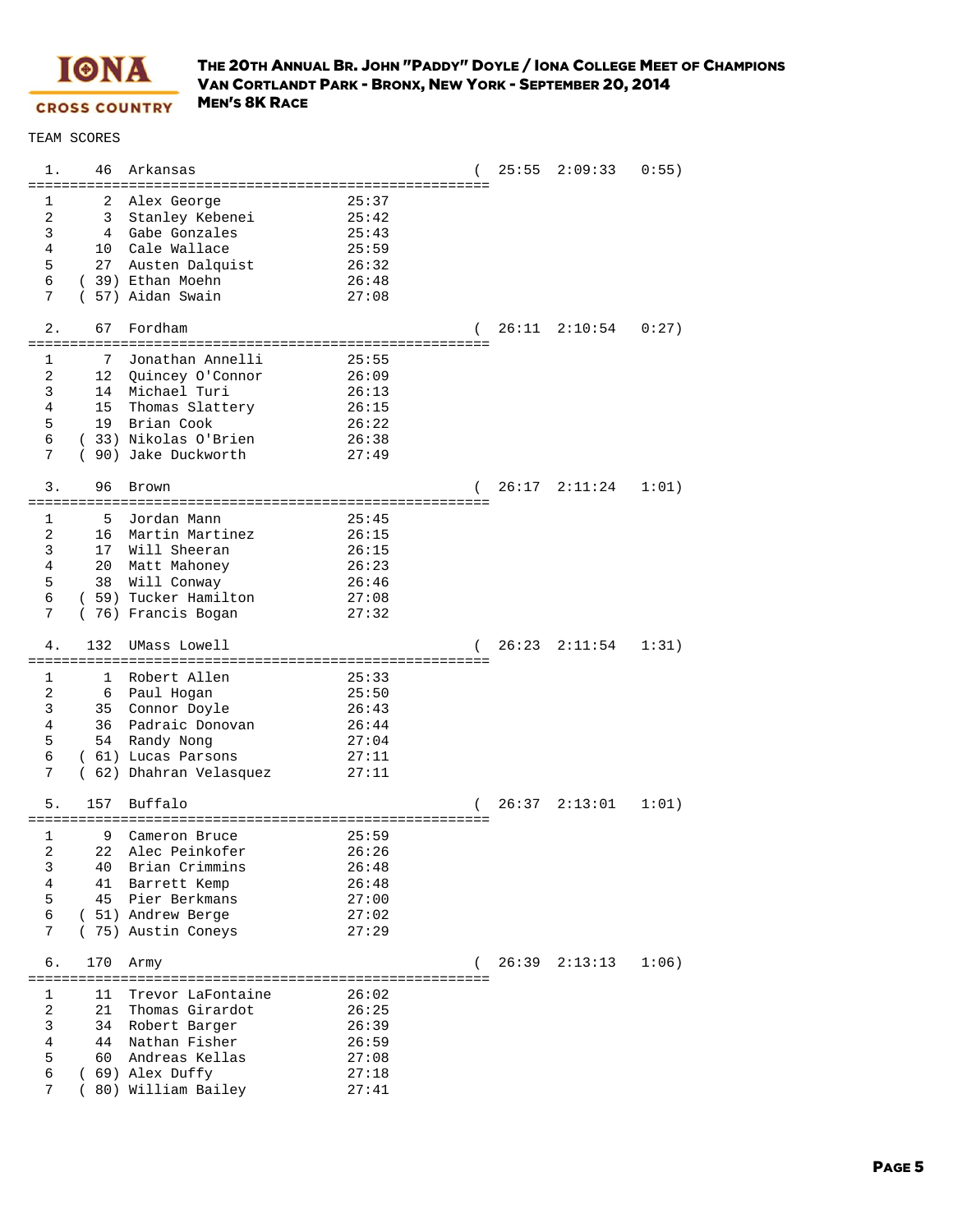

| 7.                  | 208       | Yale                                   |                |              | 26:51 | 2:14:12 | 1:03) |
|---------------------|-----------|----------------------------------------|----------------|--------------|-------|---------|-------|
| 1                   | 24        | Hale Ross                              | 26:30          |              |       |         |       |
| 2                   | 26        | Ryan Brady                             | 26:31          |              |       |         |       |
| 3                   | 28        | Adam Houston                           | 26:34          |              |       |         |       |
| 4                   | 53        | Nathaniel Sievert                      | 27:04          |              |       |         |       |
| 5<br>6              | 77        | Max Payson<br>$(116)$ J.P. Meredith    | 27:33<br>28:58 |              |       |         |       |
|                     |           |                                        |                |              |       |         |       |
| 8.<br>========      | 232       | Binghamton                             |                |              | 26:56 | 2:14:36 | 0:46) |
| 1                   | 29        | Ethan Hausamann                        | 26:34          |              |       |         |       |
| 2                   | 30        | Matt Johnson                           | 26:35          |              |       |         |       |
| 3                   | 47        | Ben Snodgrass                          | 27:00          |              |       |         |       |
| 4                   | 56        | Nathaniel Kozyra                       | 27:07          |              |       |         |       |
| 5                   | 70        | Chris Fernandez                        | 27:20          |              |       |         |       |
| 6                   |           | (84) Andrew Roache                     | 27:46          |              |       |         |       |
| 7                   |           | (97) Jonathan Vallecorsa               | 28:09          |              |       |         |       |
| 9.                  | 269       | Youngstown St.                         |                | ============ | 27:07 | 2:15:34 | 1:56) |
| 1                   | 18        | Austin McLean                          | 26:17          |              |       |         |       |
| 2                   | 32        | Nick Gliha                             | 26:37          |              |       |         |       |
| 3                   | 42        | Ryan Sullivan                          | 26:50          |              |       |         |       |
| 4                   | 79        | John Hutnyan                           | 27:37          |              |       |         |       |
| 5                   | 98        | Alan Burns                             | 28:13          |              |       |         |       |
| 6                   |           | (100) Ethan Wilson                     | 28:13          |              |       |         |       |
| 7                   |           | (101) Jon Richmond                     | 28:16          |              |       |         |       |
|                     |           |                                        |                |              |       |         |       |
| 10.                 | 280       | Albany                                 |                |              | 27:07 | 2:15:35 | 0:18) |
|                     |           |                                        |                |              |       |         |       |
| 1                   | 48        | Kyle Gronostaj                         | 27:00          |              |       |         |       |
| 2                   | 49<br>50  | James Sommer                           | 27:01<br>27:02 |              |       |         |       |
| 3<br>$\overline{4}$ |           | John DeLallo                           | 27:14          |              |       |         |       |
| 5                   | 65<br>68  | Christopher Buchanan                   | 27:18          |              |       |         |       |
| 6                   |           | Tyler Ranke<br>( 87) Raymond Farinella | 27:48          |              |       |         |       |
| 7                   |           | (88) Youness Benzaid                   | 27:48          |              |       |         |       |
| 11.                 | 306       | Iona                                   |                |              | 27:17 | 2:16:22 | 1:51) |
|                     |           | :======================                |                | =========    |       |         |       |
| 1                   | 23        | Andy Adamovics                         | 26:26          |              |       |         |       |
| 2                   | 31        | Andrew Tario                           | 26:36          |              |       |         |       |
| 3                   | 67        | Ross Wightman                          | 27:17          |              |       |         |       |
| 4                   | 83        | Thomas McClellan                       | 27:46          |              |       |         |       |
| 5                   | 102       | Kalen Sullivan                         | 28:17          |              |       |         |       |
| 6                   |           | (105) Daniel Galford                   | 28:29          |              |       |         |       |
| 7                   |           | (120) Gabriel Da Silva                 | 29:14          |              |       |         |       |
| 12.                 | 328       | Edinboro                               |                |              | 27:23 | 2:16:54 | 1:48) |
|                     |           |                                        |                |              |       |         |       |
| 1                   | 25        | Logan Kempney                          | 26:30          |              |       |         |       |
| 2                   | 46        | Matt Link                              | 27:00          |              |       |         |       |
| 3                   | 73        | Corey Wefing                           | 27:25          |              |       |         |       |
| $\overline{4}$<br>5 | 81<br>103 | Tim McConnell<br>Jon Gusew             | 27:41          |              |       |         |       |
| 6                   |           | (128) Michael Koch                     | 28:18<br>29:51 |              |       |         |       |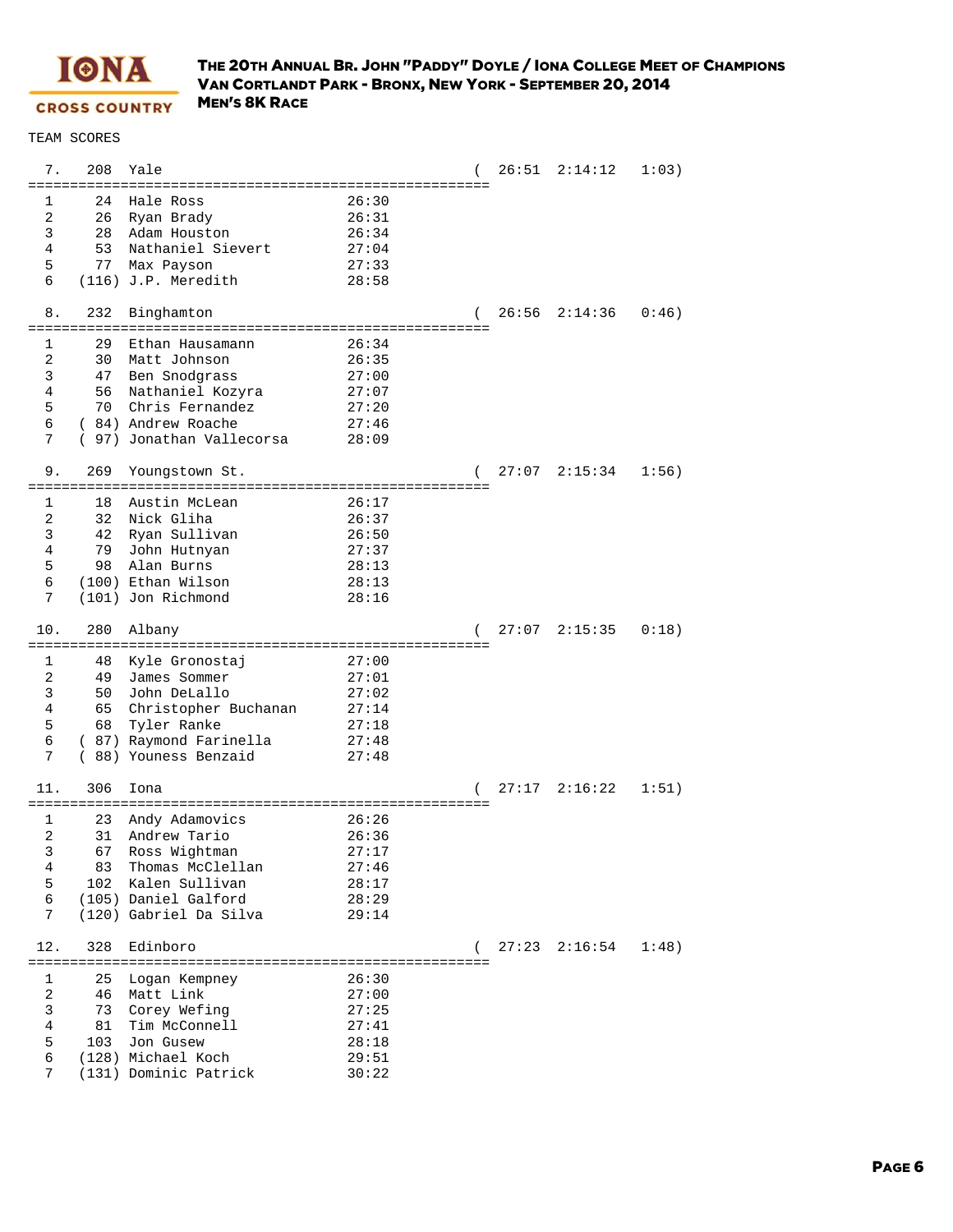

| 13.<br>======== | 335           | Kent State                      |                |   |       | $27:20$ $2:16:38$ | 1:41) |
|-----------------|---------------|---------------------------------|----------------|---|-------|-------------------|-------|
| 1               | 13            | Matt Kahl                       | 26:12          |   |       |                   |       |
| $\overline{2}$  | 71            | Jared Fleming                   | 27:20          |   |       |                   |       |
| 3               | 74            | Mitchell Grose                  | 27:26          |   |       |                   |       |
| 4               | 86            | Matt Waaland                    | 27:47          |   |       |                   |       |
| 5               | 91            | Samuel Allen                    | 27:53          |   |       |                   |       |
| 6               |               | ( 92) Nick Schank               | 27:58          |   |       |                   |       |
| 7               |               | (94) Grant Onken                | 27:58          |   |       |                   |       |
| 14.             | 344           | Unattached                      |                |   |       | $27:38$ $2:18:06$ | 3:44) |
| 1               | 8             | Johannes Motschmann             | 25:58          |   |       |                   |       |
| $\overline{a}$  | 52            | Chris Stogsdill                 | 27:02          |   |       |                   |       |
| 3               | 55            | Christopher Connelly            | 27:04          |   |       |                   |       |
| 4               | 104           | Alex Carter                     | 28:20          |   |       |                   |       |
| 5               | 125           | Randall McComb                  | 29:42          |   |       |                   |       |
| 15.             | 399           | Indiana (Pa.)                   |                |   | 27:44 | 2:18:40           | 1:46) |
|                 |               | :============================== |                |   |       |                   |       |
| 1<br>2          | 37<br>64      | Raymond Ofman                   | 26:45          |   |       |                   |       |
| 3               | 93            | Alex Hampel<br>Greg Beaudette   | 27:13<br>27:58 |   |       |                   |       |
| 4               | 99            | Caleb Cordell                   | 28:13          |   |       |                   |       |
| 5               | 106           | Andrew Morgan                   | 28:31          |   |       |                   |       |
| 6               |               | (108) Austin Cooper             | 28:37          |   |       |                   |       |
| 7               |               | (110) Dalton Trump              | 28:43          |   |       |                   |       |
|                 |               |                                 |                |   |       |                   |       |
| 16.             | 446           | Conn College                    |                |   | 27:56 | 2:19:37           | 1:16) |
|                 |               |                                 |                |   |       |                   |       |
| 1               | 66            | Ben Bosworth                    | 27:17          |   |       |                   |       |
| 2               | 82            | Patrick Dermody                 | 27:42          |   |       |                   |       |
| 3               | 95            | Niall Williams                  | 28:00          |   |       |                   |       |
| $\overline{4}$  | 96            | Connor Trapp                    | 28:05          |   |       |                   |       |
| 5               | 107           | Zander Mintz                    | 28:33          |   |       |                   |       |
| 6               |               | (109) Alejandro Hernandez       | 28:40          |   |       |                   |       |
| 7               |               | (122) Brad DeMarco              | 29:27          |   |       |                   |       |
| 17.             | 479           | Hofstra                         |                | ( | 28:22 | 2:21:50           | 3:01) |
|                 | ============= |                                 |                |   |       |                   |       |
| 1               | 63            | Daniel Barlev                   | 27:12          |   |       |                   |       |
| 2               | 85            | Alan Hetherington               | 27:47          |   |       |                   |       |
| 3               | 89            | Jack Finlayson                  | 27:49          |   |       |                   |       |
| $\overline{4}$  |               | 113 Austin Jenkins              | 28:49          |   |       |                   |       |
| 5               | 129           | Rodney Chirchir                 | 30:13          |   |       |                   |       |
| 6               |               | (138) Mike Simon                | 31:12          |   |       |                   |       |
| 18.             | 536           | Central Connecticut             |                |   |       | $29:03$ $2:25:14$ | 3:44) |
|                 |               |                                 |                |   |       |                   |       |
| 1               | 43            | Ryan Hertzog                    | 26:53          |   |       |                   |       |
| 2               | 114           | Eric Davidson                   | 28:49          |   |       |                   |       |
| 3               | 119           | Thomas Lupoli                   | 29:12          |   |       |                   |       |
| 4               | 126           | Malcolm Connor                  | 29:43          |   |       |                   |       |
| 5               | 134           | Jamil Ferguson                  | 30:37          |   |       |                   |       |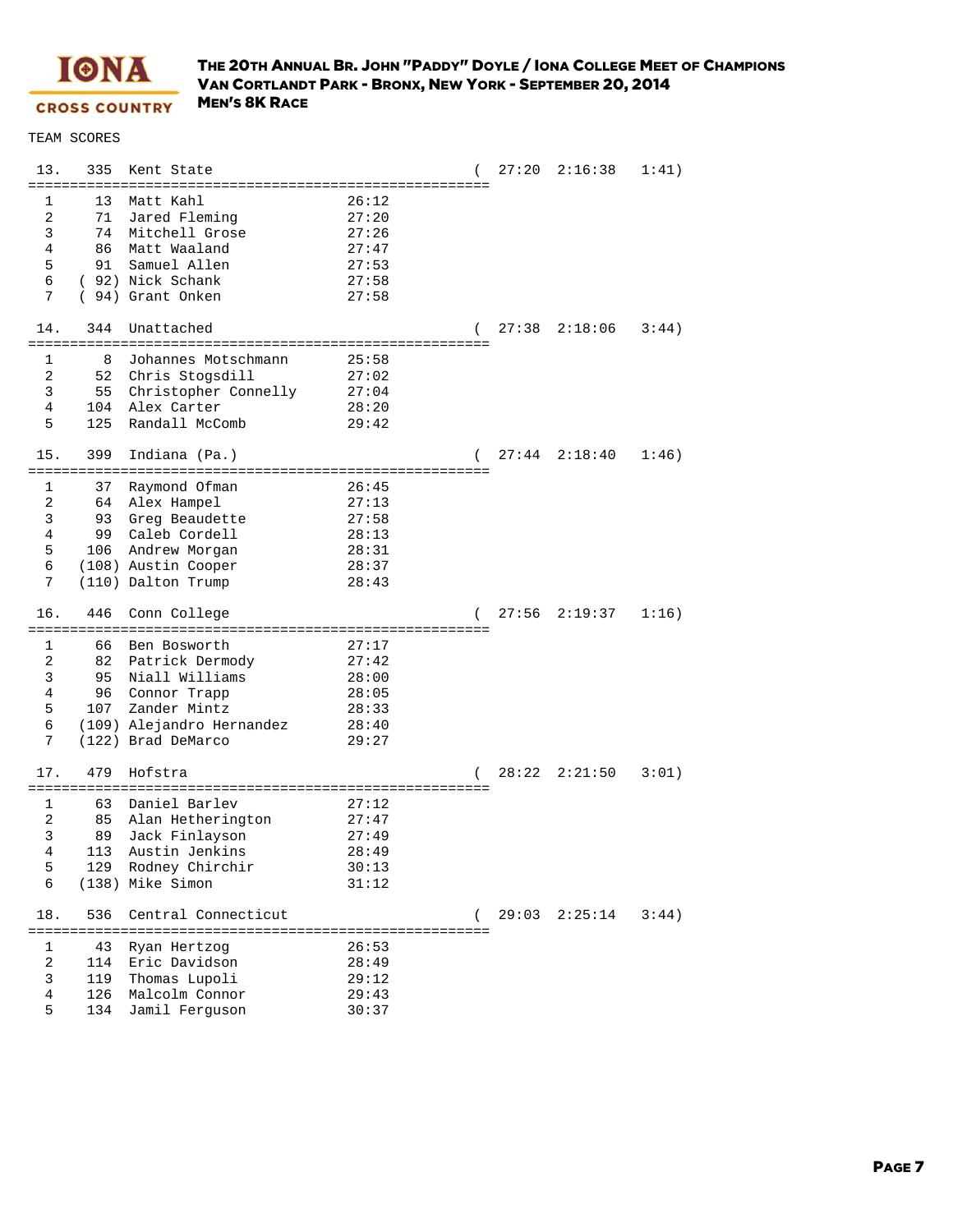

|                | TEAM SCORES |                        |       |       |                   |        |
|----------------|-------------|------------------------|-------|-------|-------------------|--------|
| 19.            | 566         | Monroe College         |       | 29:25 | 2:27:05           | 5:00   |
|                |             |                        |       |       |                   |        |
| 1              | 72          | Mpho Makofane          | 27:24 |       |                   |        |
| $\overline{2}$ | 111         | Ronaldo Ball           | 28:46 |       |                   |        |
| 3              | 112         | Shea Coltrain          | 28:48 |       |                   |        |
| $\overline{4}$ | 127         | Boskhalem Azy          | 29:43 |       |                   |        |
| 5              | 144         | Alexshandro Rodriguez  | 32:24 |       |                   |        |
|                |             |                        |       |       |                   |        |
| 20.            | 608         | St. Francis (N.Y.)     |       | 30:40 | 2:33:19           | 6:20)  |
|                |             |                        |       |       |                   |        |
| $\mathbf{1}$   | 58          | Luis Porto             | 27:08 |       |                   |        |
| 2              |             | 130 Michael Gale       | 30:19 |       |                   |        |
| 3              | 136         | Dawud Abdur-Rashid     | 31:03 |       |                   |        |
| $\overline{4}$ |             | 139 Aaron Nieves       | 31:21 |       |                   |        |
| 5              | 145         | Ouesnel Senatus        | 33:28 |       |                   |        |
| 6              |             | (146) Diego Delacruz   | 33:40 |       |                   |        |
| 7              |             | (147) Luther Gillespie | 33:45 |       |                   |        |
|                |             |                        |       |       |                   |        |
| 21.            | 613         | <b>IPFW</b>            |       | 29:33 | 2:27:44           | 1:37)  |
|                |             |                        |       |       |                   |        |
| 1              | 115         | Gabe O'Keefe           | 28:57 |       |                   |        |
| 2              |             | 118 Bret Unger         | 29:08 |       |                   |        |
| 3              |             | 123 Kurt Unger         | 29:29 |       |                   |        |
| $\overline{4}$ |             | 124 Garret Gleckler    | 29:36 |       |                   |        |
| 5              | 133         | Jordan Holloman        | 30:34 |       |                   |        |
| 6              |             | (135) Ryan Curtis      | 30:54 |       |                   |        |
| 7              |             | (140) Paul Smith       |       |       |                   |        |
|                |             |                        | 31:28 |       |                   |        |
| 22.            | 648         | Dowling                |       |       | $34:51$ $2:54:14$ | 14:30) |
|                |             |                        |       |       |                   |        |
| 1              | 78          | Scott Litts            | 27:34 |       |                   |        |
| 2              | 121         | Robert Mullen          | 29:17 |       |                   |        |
| 3              | 148         |                        |       |       |                   |        |
| 4              |             | Vichinsky Elien        | 33:47 |       |                   |        |
|                | 150         | Jonathan Singh         | 41:32 |       |                   |        |
| 5              | 151         | Matthew Goldstein      | 42:04 |       |                   |        |
| 23.            | 669         |                        |       |       |                   |        |
|                |             | <b>NYIT</b>            |       |       | $30:52$ $2:34:16$ | 3:05)  |
|                |             |                        |       |       |                   |        |
| 1              | 117         | Thomas Ruppel          | 29:05 |       |                   |        |
| 2              | 132         | Joe Battaglia          | 30:25 |       |                   |        |
| 3              | 137         | Bishoy Bishara         | 31:07 |       |                   |        |
| 4              | 141         | Nick Mavros            | 31:29 |       |                   |        |
| 5              | 142         | Devon Lides            | 32:10 |       |                   |        |
| 6              |             | (143) Christian Lipari | 32:18 |       |                   |        |
| 7              |             | (149) Niko Jubera      | 35:42 |       |                   |        |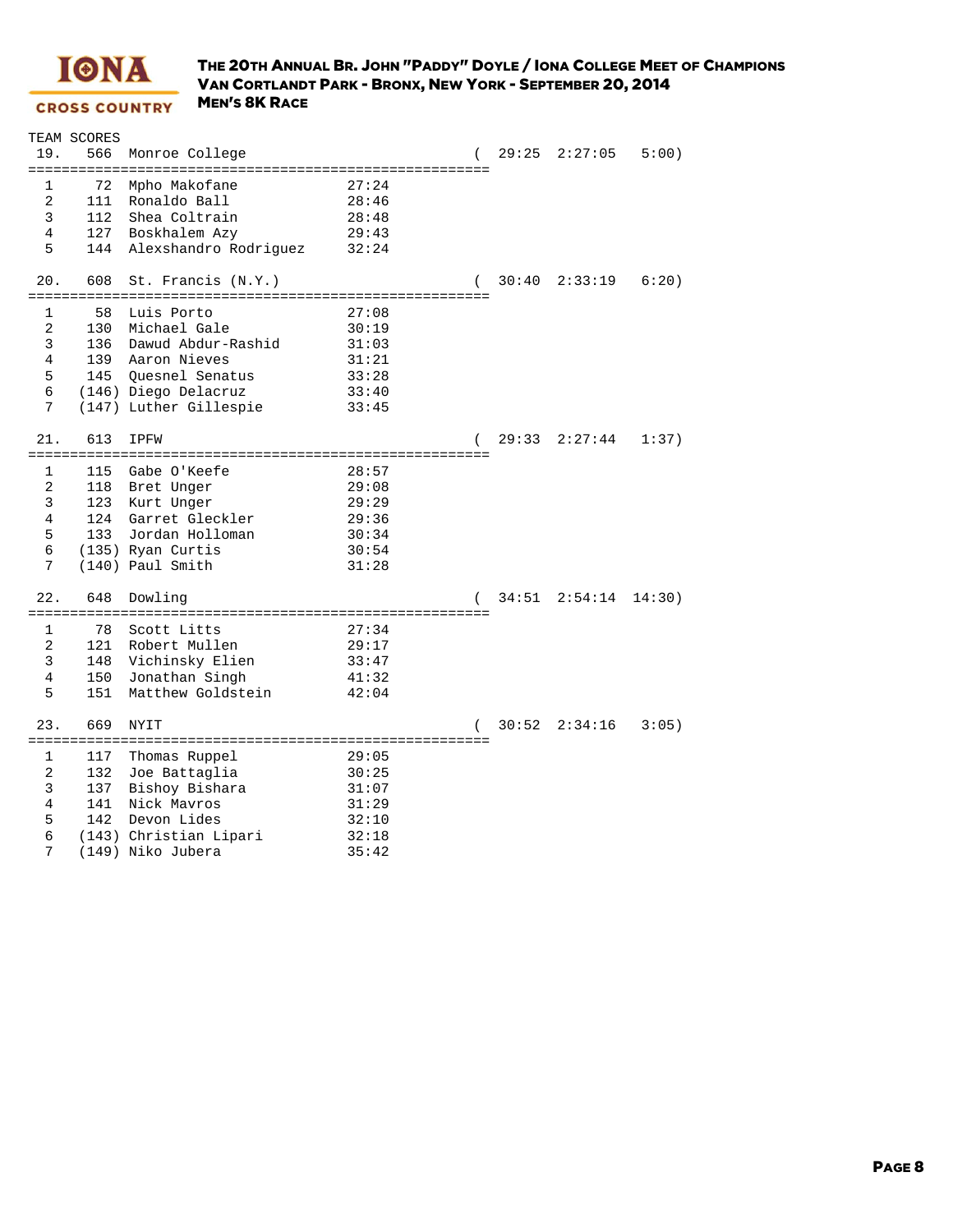

Fast Track Timing LLC - www.fasttracktiming.com - Powered by MYLAPS BIB TAG AND FINISHLYNX

| Place TmPl No. |                | Last Name                | First Name        | School                 | Finish<br><b>EEEEEEEE EEEEE</b> | Pace         |
|----------------|----------------|--------------------------|-------------------|------------------------|---------------------------------|--------------|
| 1              | $\mathbf{1}$   | 1 Del Fava               | Silvia            | Albany                 | 22:27.60                        | 6:02         |
| $\mathbf{2}$   | $\overline{2}$ | 174 Jones                | Kasey             | Edinboro               | 22:30.67                        | 6:03         |
| 3              | 3              | 321 Forrest              | Gabrielle         | Princeton              | 22:31.21                        | 6:03         |
| $\overline{4}$ | $\overline{4}$ | 328 Rathjen              | Natalie           | Princeton              | 22:33.69                        | 6:04         |
| 5              | 5              | 89 Harrington            | Lily              | Brown                  | 22:34.85                        | 6:04         |
| 6              | 6              | 86 Eickhoff              | Leah              | Brown                  | 22:40.95                        | 6:06         |
| 7              | 7              | 92 Van Kleunen           | Lucy              | Brown                  | 22:41.08                        | 6:06         |
| 8              | 8              | 85 Davenport             | Lydia             | Brown                  | 22:42.69                        | 6:06         |
| 9              | 9              | 37 Gabow                 | Lindsay           | Army                   | 22:45.71                        | 6:07         |
| 10             | 10             | 390 Klein                | Dana              | Yale                   | 22:46.77                        | 6:07         |
| 11             | 11             | 295 McAlpine             | Kelsey            | Kent State             | 22:47.21                        | 6:07         |
| 12             | 12             | 91 Peabody               | Clare             | Brown                  | 22:47.45                        | 6:07         |
| 13             | 13             | 93 Walmsley              | Charlotte         | <b>Brown</b>           | 22:47.50                        | 6:07         |
| 14             |                | 375 Castrogivann Brianna |                   | Unattached             | 22:49.08                        | 6:08         |
| 15             | 14             | 297 Slingluff            | Rachel            | Kent State             | 22:53.37                        | 6:09         |
| 16             | 15             | 2373 Reagan              | Kelli             | Yale                   | 22:55.85                        | 6:10         |
| 17             | 16             | 275 Beard                | Brittany          | IPFW                   | 22:57.84                        | 6:10         |
| 18             | 17             | 388 Glass                | Sami              | Yale                   | 23:04.04                        | 6:12         |
| 19             | 18             | 69 Hatcher               | Alexis            | Binghamton             | 23:04.49                        | 6:12         |
| 20             | 19             | 398 Waligurski           | Emily             | Yale                   | 23:06.46                        | 6:12         |
| 21             | 20             | 8 Talevi                 | Valentina         | Albany                 | 23:08.50                        | 6:13         |
| 22             | 21             | 199 Tevnan               | Brianna           | Fordham                | 23:10.05                        | 6:13         |
| 23             | 22             | 6 Pezzulo                | Molly             | Albany                 | 23:13.95                        | 6:14         |
| 24             | 23             | 234 Magliane             | Rachel            | Indiana (Pa.)          | 23:16.32                        | 6:15         |
| 25             | 24             | 325 Kersting             | Lydon             | Princeton              | 23:17.98                        | 6:15         |
| 26             | 25             | 393 Raphael              | Kate              | Yale                   | 23:22.68                        | 6:17         |
| 27             | 26             | 413 Klim                 | Michelle          | Youngstown St.         | 23:23.02                        | 6:17         |
| 28             | 27             | 392 McDonnell            | Shannon           | Yale                   | 23:23.65                        | 6:17         |
| 29             | 28             | 411 Klim                 | McKinsie          | Youngstown St.         | 23:24.05                        | 6:17         |
| 30             | 29             | 119 Wheeler              | Melinda           | Buffalo                | 23:24.65                        | 6:17         |
| 31             | 30             | 106 Birchard             | Corinne           | Buffalo                | 23:31.13                        | 6:19         |
| 32             | 31             | 177 Sullivan             | Emma              | Edinboro               | 23:31.58                        | 6:19         |
| 33<br>34       | 32<br>33       | 357 Vanpelt<br>173 Hosl  | Stephanie<br>Anna | St. John's<br>Edinboro | 23:32.24                        | 6:19<br>6:20 |
| 35             | 34             | 391 McDonald             | Elizabeth         | Yale                   | 23:33.60<br>23:34.87            | 6:20         |
| 36             | 35             | 135 Dearborn             | Krisztina         | Central Connecticut    | 23:35.51                        | 6:20         |
| 37             |                | 386 Fairchild            | Melissa           | Yale                   | 23:35.87                        | 6:20         |
| 38             | 36             | 136 Eberhardt            | Elizabeth         | Central Connecticut    | 23:39.22                        | 6:21         |
| 39             | 37             | 83 Bornstein             | Quinn             | Brown                  | 23:39.77                        | 6:21         |
| 40             | 38             | 109 Hopkins              | Meagan            | Buffalo                | 23:41.72                        | 6:22         |
| 41             |                | 385 Demaree              | Anna              | Yale                   | 23:48.73                        | 6:24         |
| 42             | 39             | 40 King                  | Rachel            | Army                   | 23:49.64                        | 6:24         |
| 43             | 40             | 330 Renuart              | Melinda           | Princeton              | 23:51.05                        | 6:24         |
| 44             |                | 2375 Schmiede            | Frances           | Yale                   | 23:53.98                        | 6:25         |
| 45             | 41             | 117 Shaw                 | Amy               | Buffalo                | 23:55.89                        | 6:26         |
| 46             | 42             | 34 Carter                | Nicole            | Army                   | 23:56.59                        | 6:26         |
| 47             |                | 94 Yoho                  | Sarah             | Brown                  | 23:57.21                        | 6:26         |
| 48             | 43             | 111 Leo                  | Gabrielle         | Buffalo                | 24:02.62                        | 6:27         |
| 49             |                | 88 Harmange              | Cecile            | Brown                  | 24:03.24                        | 6:28         |
| 50             |                | 359 Solimine             | Jaclyn            | UMass Lowell           | 24:04.29                        | 6:28         |
| 51             | 44             | 194 Harum                | Brynna            | Fordham                | 24:06.01                        | 6:28         |
| 52             |                | 382 Barnes               | Emily             | Yale                   | 24:06.18                        | 6:28         |
| 53             | 45             | 198 Roche                | Brianne           | Fordham                | 24:07.07                        | 6:29         |
| 54             | 46             | 299 Wickey               | Taylor            | Kent State             | 24:12.29                        | 6:30         |
| 55             | 47             | 196 Lieberman            | Mara              | Fordham                | 24:14.97                        | 6:31         |
| 56             | 48             | 170 Ahrens               | Emily             | Edinboro               | 24:16.27                        | 6:31         |
| 57             | 49             | 292 Callaghan            | Brigid            | Kent State             | 24:19.89                        | 6:32         |
| 58             | 50             | 294 Jacofsky             | Tabitha           | Kent State             | 24:20.23                        | 6:32         |
| 59             | 51             | 118 Wessel               | Meaghan           | Buffalo                | 24:20.47                        | 6:32         |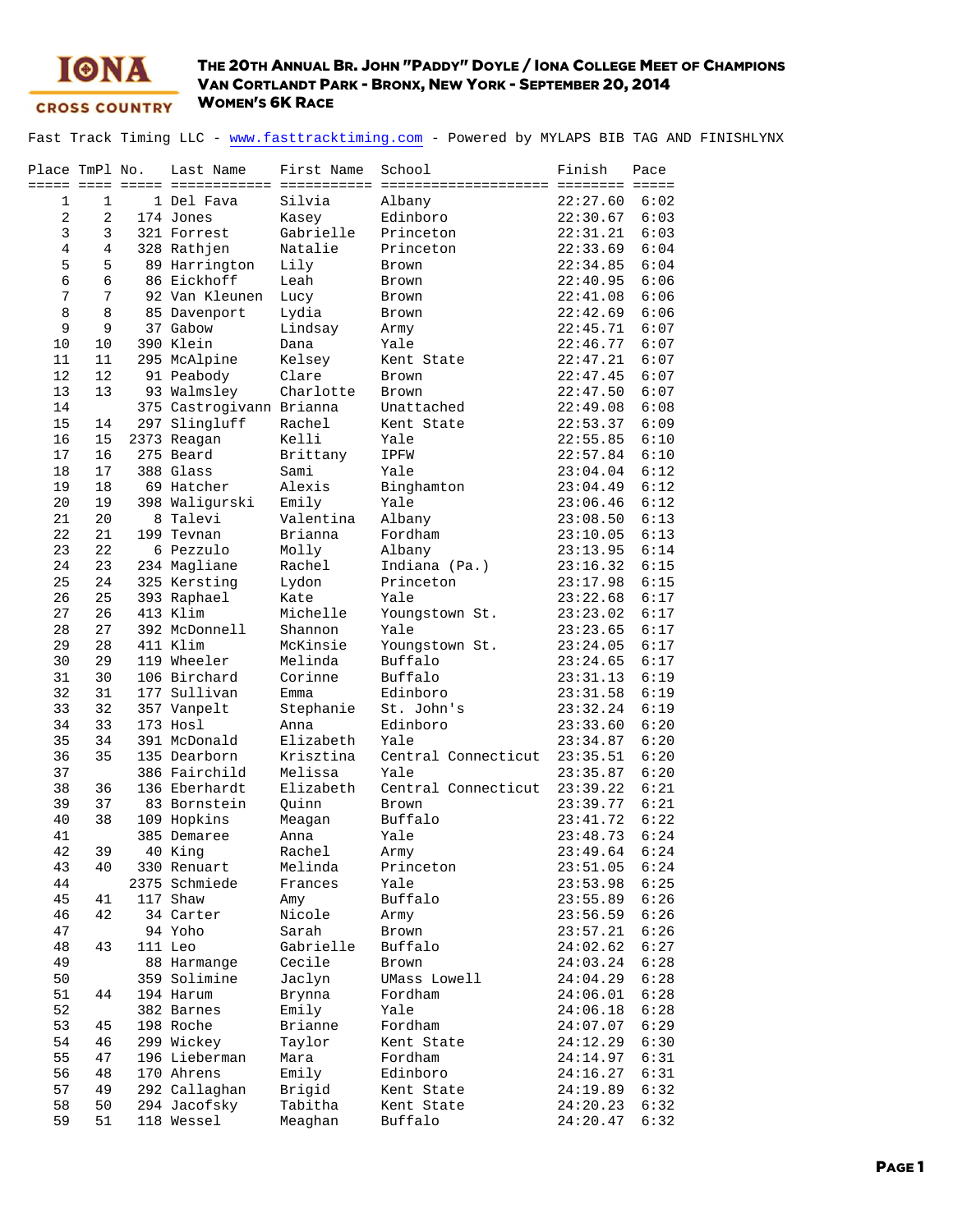

| Place TmPl No. |    | Last Name                | First Name | School              | Finish   | Pace |
|----------------|----|--------------------------|------------|---------------------|----------|------|
|                |    |                          |            |                     |          |      |
| 60             | 52 | 240 Wareham              | Marina     | Indiana (Pa.)       | 24:21.33 | 6:32 |
| 61             | 53 | 176 Maffett              | Megan      | Edinboro            | 24:21.50 | 6:32 |
| 62             |    | 84 Conway                | Alexandra  | <b>Brown</b>        | 24:22.54 | 6:33 |
| 63             | 54 | 296 Myers                | Lindsey    | Kent State          | 24:24.32 | 6:33 |
| 64             | 55 | 110 Kemp                 | Bailey     | Buffalo             | 24:24.83 | 6:33 |
| 65             | 56 | 39 Junta                 | Lisa       | Army                | 24:26.31 | 6:34 |
| 66             | 57 | 68 Greiner               | Elizabeth  | Binghamton          | 24:26.80 | 6:34 |
| 67             | 58 | 298 Spreitzer            | Madison    | Kent State          | 24:27.02 | 6:34 |
| 68             | 59 | 265 Wojtech              | Zoe        | Iona                | 24:30.28 | 6:35 |
|                |    | 412 Klim                 | Melissa    |                     |          | 6:35 |
| 69             | 60 | 193 Glockenmeier Sarah   |            | Youngstown St.      | 24:31.71 |      |
| 70             | 61 |                          |            | Fordham             | 24:32.62 | 6:35 |
| 71             | 62 | 137 Gates                | Ally       | Central Connecticut | 24:33.78 | 6:36 |
| 72             |    | 291 Burnett              | Lauren     | Kent State          | 24:34.56 | 6:36 |
| 73             |    | 116 Russell              | Maggie     | Buffalo             | 24:35.68 | 6:36 |
| 74             |    | 107 Bova                 | Sydney     | Buffalo             | 24:38.05 | 6:37 |
| 75             | 63 | 42 Miller                | Brianna    | Army                | 24:39.43 | 6:37 |
| 76             | 64 | 195 Leo                  | Stephanie  | Fordham             | 24:44.55 | 6:39 |
| 77             | 65 | 71 O'Hara                | Eileen     | Binghamton          | 24:44.85 | 6:39 |
| 78             | 66 | 139 McBride              | Shannon    | Central Connecticut | 24:45.54 | 6:39 |
| 79             |    | 113 Mahoney              | Morgan     | Buffalo             | 24:47.44 | 6:39 |
| 80             | 67 | 418 Rogenski             | Elizabeth  | Youngstown St.      | 24:48.16 | 6:40 |
| 81             | 68 | 237 Share                | Yelena     | Indiana (Pa.)       | 24:49.05 | 6:40 |
| 82             |    | 290 Bing                 | Morgan     | Kent State          | 24:49.17 | 6:40 |
| 83             | 69 | 420 Stockmaster          | Brittany   | Youngstown St.      | 24:49.74 | 6:40 |
|                | 70 | 327 Offstein             |            | Princeton           |          |      |
| 84             |    |                          | Madison    |                     | 24:50.12 | 6:40 |
| 85             | 71 | 66 Davis                 | Allison    | Binghamton          | 24:53.23 | 6:41 |
| 86             | 72 | 200 Williams             | Shea       | Fordham             | 24:54.99 | 6:41 |
| 87             | 73 | 261 Jensen               | Danika     | Iona                | 24:59.07 | 6:43 |
| 88             | 74 | 7 Pruyn                  | Schuyler   | Albany              | 24:59.84 | 6:43 |
| 89             |    | 289 Bergmeyer            | Kristen    | Kent State          | 25:02.01 | 6:43 |
| 90             | 75 | 213 Celorio              | Becky      | Hofstra             | 25:05.26 | 6:44 |
| 91             | 76 | 356 Vanpelt              | Michelle   | St. John's          | 25:06.89 | 6:45 |
| 92             | 77 | 72 O'Hara                | Shannon    | Binghamton          | 25:09.74 | 6:45 |
| 93             |    | 389 Jones                | Rachel     | Yale                | 25:12.87 | 6:46 |
| 94             |    | 112 Libruk               | Laura      | Buffalo             | 25:19.03 | 6:48 |
| 95             |    | 2374 Rizzo               | Meredith   | Yale                | 25:21.91 | 6:49 |
| 96             | 78 | 280 Kacer                | Rachel     | IPFW                | 25:23.23 | 6:49 |
| 97             | 79 | 433 Kimutai              | Gladys     | <b>NYIT</b>         | 25:24.43 | 6:49 |
| 98             | 80 | 233 Felts                | Makena     | Indiana (Pa.)       | 25:25.67 | 6:50 |
| 99             |    | 191 Brooks               | Jillian    | Fordham             | 25:27.75 | 6:50 |
| 100            | 81 | 332 Diaz                 | Inelsi     | St. Francis (N.Y.)  | 25:33.00 | 6:52 |
|                | 82 |                          |            | Iona                |          | 6:52 |
| 101            |    | 262 McKenna              | Kara       |                     | 25:33.40 |      |
| 102            |    | 115 Oubida               | Fabiola    | Buffalo             | 25:34.82 | 6:52 |
| 103            |    | 384 Carroll              | Clare      | Yale                | 25:34.94 | 6:52 |
| 104            | 83 | 239 Walker               | Riva       | Indiana (Pa.)       | 25:34.99 | 6:52 |
| 105            | 84 | 326 Miller               | Delaney    | Princeton           | 25:40.23 | 6:54 |
| 106            | 85 | 67 Dwyer                 | Kailey     | Binghamton          | 25:40.78 | 6:54 |
| 107            | 86 | 5 Maloney                | Colleen    | Albany              | 25:45.97 | 6:55 |
| 108            |    | 197 Notarstefano Melanie |            | Fordham             | 25:53.08 | 6:57 |
| 109            |    | 114 Muller               | Natalie    | Buffalo             | 25:53.33 | 6:57 |
| 110            | 87 | 279 Fensler              | Brittany   | IPFW                | 25:53.96 | 6:57 |
| 111            | 88 | 134 Cronin               | Victoria   | Central Connecticut | 25:54.69 | 6:57 |
| 112            | 89 | 230 Best                 | Nicole     | Indiana (Pa.)       | 25:56.53 | 6:58 |
| 113            | 90 | 276 Bell                 | Andrea     | IPFW                | 26:01.10 | 6:59 |
| 114            | 91 | 355 Trant                | Chelsea    | St. John's          | 26:07.74 | 7:01 |
| 115            | 92 | 214 Eberwein             | Lisa       | Hofstra             | 26:14.00 | 7:03 |
| 116            | 93 | 171 Bond                 | Rebekkah   | Edinboro            | 26:16.09 | 7:03 |
|                |    | 435 Boehmer              |            |                     |          |      |
| 117            | 94 |                          | Kathryn    | NYIT                | 26:16.26 | 7:03 |
| 118            | 95 | 277 Busch                | Taylor     | IPFW                | 26:18.44 | 7:04 |
| 119            | 96 | 216 holtermann           | Eva        | Hofstra             | 26:20.52 | 7:04 |
| 120            | 97 | 232 Dryer                | Allyson    | Indiana (Pa.)       | 26:22.02 | 7:05 |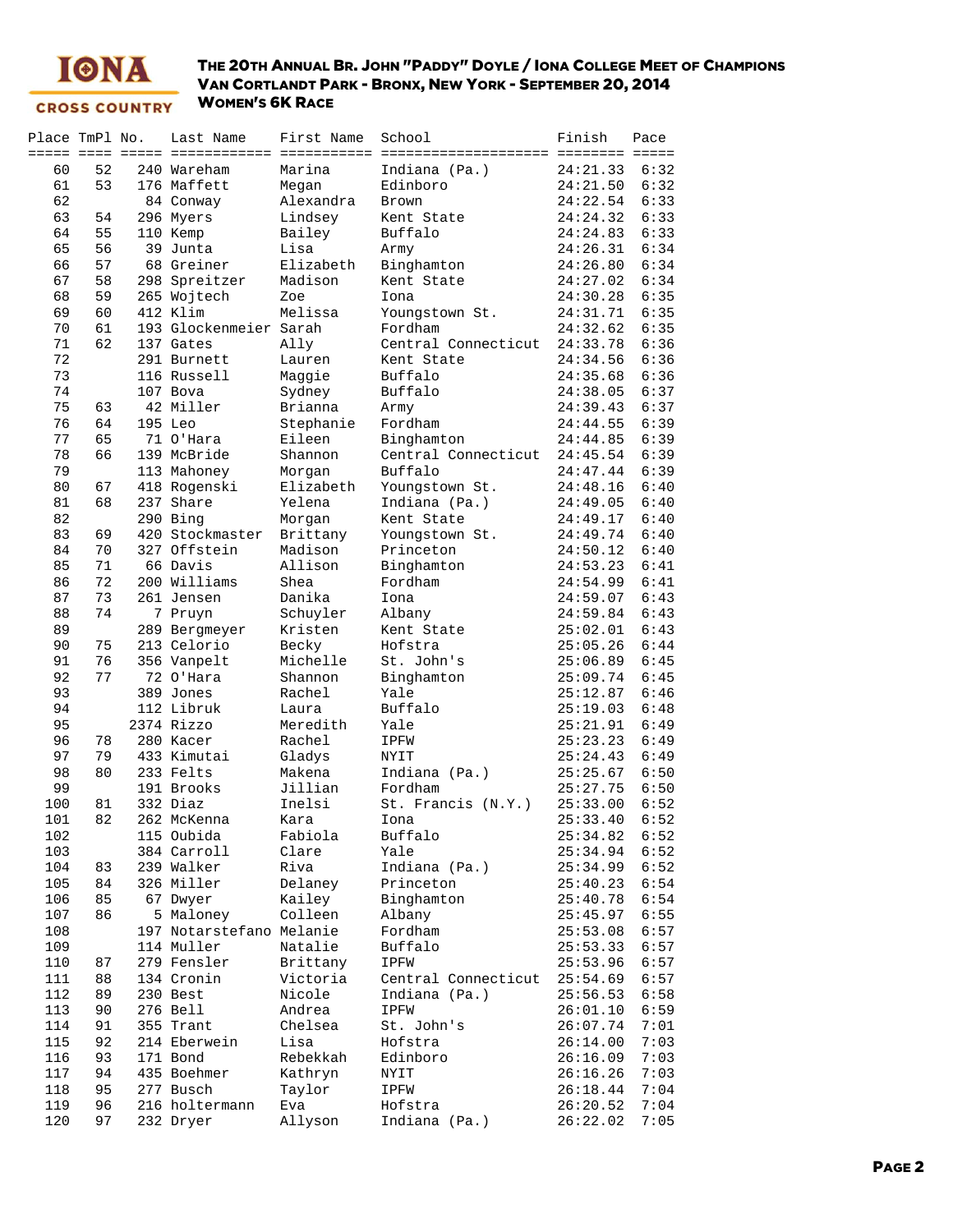

| Place TmPl No. |     | Last Name       | First Name     | School                              | Finish                 | Pace |
|----------------|-----|-----------------|----------------|-------------------------------------|------------------------|------|
|                |     |                 |                | ============ ====================== | <b>MARKARAN MARKAR</b> |      |
| 121            | 98  | 320 Edens       | Mallory        | Princeton                           | 26:25.49               | 7:06 |
| 122            |     | 192 Cangialosi  | Tara           | Fordham                             | 26:26.68               | 7:06 |
| 123            | 99  | 310 Edwards     | Chelsea        | Monroe College                      | 26:37.37               | 7:09 |
| 124            | 100 | 65 Crook        | Michelle       | Binghamton                          | 26:42.86               | 7:10 |
| 125            | 101 | 133 Booker      | Jazmin         | Central Connecticut                 | 26:45.07               | 7:11 |
| 126            |     | 387 Garry       | Katrina        | Yale                                | 26:45.31               | 7:11 |
| 127            | 102 | 3 Geiger        | Katayzyna      | Albany                              | 26:48.11               | 7:12 |
| 128            | 103 | 436 Fiume       | Melanie        | <b>NYIT</b>                         | 26:48.90               | 7:12 |
| 129            | 104 | 419 Smith       | Ashley         | Youngstown St.                      | 26:49.95               | 7:12 |
| 130            | 105 | 278 Fensler     | <b>Breanna</b> | IPFW                                | 26:56.87               | 7:14 |
| 131            |     | 236 McClain     | Kara           | Indiana (Pa.)                       | 26:57.91               | 7:14 |
| 132            | 106 | 314 Segree      | Atara          | Monroe College                      | 27:02.92               | 7:16 |
| 133            |     | 242 Ziegler     | Heather        | Indiana (Pa.)                       | 27:03.84               | 7:16 |
| 134            | 107 | 175 Jurcak      | Noelle         | Edinboro                            | 27:05.78               | 7:17 |
| 135            | 108 | 309 Burgos      | Christina      | Monroe College                      | 27:09.68               | 7:18 |
| 136            |     | 238 Trowbridge  | Elizabeth      | Indiana (Pa.)                       | 27:13.27               | 7:19 |
| 137            | 109 | 257 Constantine | Kaleigh        | Iona                                | 27:16.63               | 7:19 |
| 138            | 110 | 138 Lepage      | Taylor         | Central Connecticut                 | 27:18.33               | 7:20 |
| 139            | 111 | 333 Janoda      | Lena           | St. Francis (N.Y.)                  | 27:18.43               | 7:20 |
| 140            | 112 | 281 Strang      | Sydney         | <b>IPFW</b>                         | 27:31.57               | 7:23 |
| 141            | 113 | 313 Rivera      | J'Renda        | Monroe College                      | 27:32.72               | 7:24 |
| 142            | 114 | 437 Pierre      | Melissa        | <b>NYIT</b>                         | 27:34.65               | 7:24 |
| 143            |     | 142 Wysocki     | Kathleen       | Central Connecticut                 | 27:36.27               | 7:25 |
| 144            | 115 | 217 McLean      | Emily          | Hofstra                             | 27:42.15               | 7:26 |
| 145            |     | 231 Cunningham  | Lizzy          | Indiana (Pa.)                       | 27:45.57               | 7:27 |
| 146            |     | 235 McChesney   | Maggie         | Indiana (Pa.)                       | 27:56.25               | 7:30 |
| 147            | 116 | 354 Thompson    | Veronica       | St. John's                          | 28:00.86               | 7:31 |
| 148            |     | 172 Daubert     | Kaitlyn        | Edinboro                            | 28:07.71               | 7:33 |
| 149            |     | 241 Wilson      | Becky          | Indiana (Pa.)                       | 28:24.70               | 7:38 |
| 150            | 117 | 414 Monte       | Megan          | Youngstown St.                      | 29:05.14               | 7:49 |
| 151            | 118 | 353 Rodriguez   | Nastasya       | St. John's                          | 29:14.11               | 7:51 |
| 152            | 119 | 336 Thomas      | Taia           | St. Francis (N.Y.)                  | 29:28.60               | 7:55 |
| 153            |     | 416 Piertrasz   | Jessica        | Youngstown St.                      | 29:31.07               | 7:56 |
| 154            | 120 | 334 Morales     | Stephanie      | St. Francis (N.Y.)                  | 29:47.69               | 8:00 |
| 155            | 121 | 259 Fellin      | Erica          | Iona                                | 30:31.43               | 8:12 |
| 156            | 122 | 311 Fields      | Shavon         | Monroe College                      | 30:36.16               | 8:13 |
| 157            | 123 | 215 Garidas     | Irene          | Hofstra                             | 30:38.36               | 8:14 |
| 158            | 124 | 256 Bravo       | Caitlin        | Iona                                | 31:07.29               | 8:21 |
| 159            | 125 | 264 Sexton      | Kerri          | Iona                                | 32:16.41               | 8:40 |
| 160            | 126 | 337 Vixama      | Grace          | St. Francis (N.Y.)                  | 32:16.42               | 8:40 |
| 161            | 127 | 338 Williams    | Jetiea         | St. Francis (N.Y.)                  | 33:00.19               | 8:52 |
| 162            | 128 | 220 Salcines    | Colleen        | Hofstra                             | 35:08.34               | 9:26 |
| 163            | 129 | 439 Stretenovic | Katerina       | <b>NYIT</b>                         | 42:48.13 11:29         |      |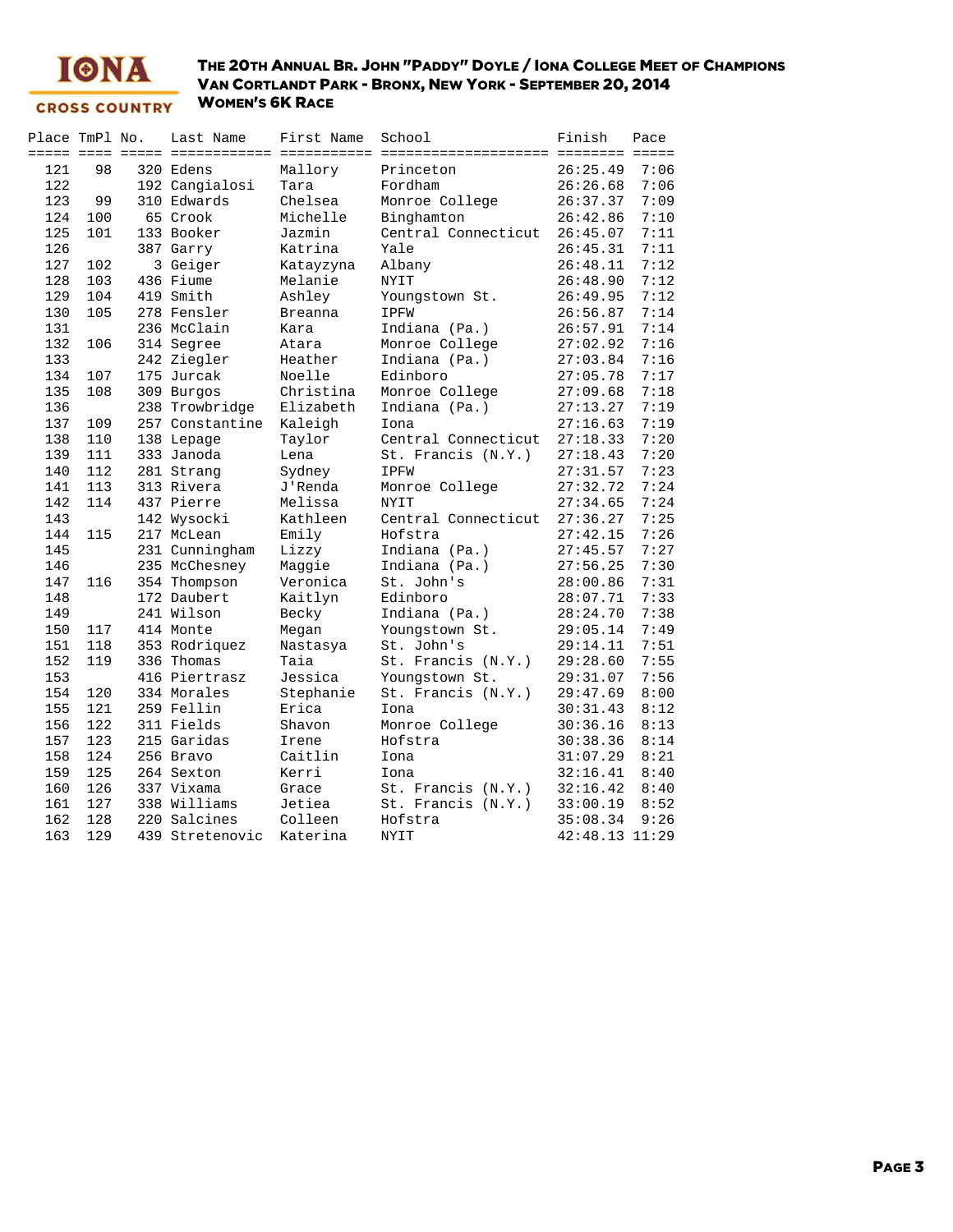

|                                 | 38                                 | Brown                                                                                                                                          |                                                             |                     |       | $22:42$ $1:53:29$ | 0:13) |
|---------------------------------|------------------------------------|------------------------------------------------------------------------------------------------------------------------------------------------|-------------------------------------------------------------|---------------------|-------|-------------------|-------|
| 1<br>2<br>3<br>4<br>5<br>6<br>7 | 5<br>6<br>7<br>8                   | Lily Harrington<br>Leah Eickhoff<br>Lucy Van Kleunen<br>Lydia Davenport<br>12 Clare Peabody<br>(13) Charlotte Walmsley<br>(37) Quinn Bornstein | 22:35<br>22:41<br>22:42<br>22:43<br>22:48<br>22:48<br>23:40 |                     |       |                   |       |
| 2.                              | 86                                 | Yale<br>=====================<br>==============                                                                                                |                                                             |                     |       | $23:04$ 1:55:18   | 0:36  |
| 1<br>2<br>3<br>4<br>5<br>6<br>7 | 10<br>15<br>17<br>19<br>25         | Dana Klein<br>Kelli Reagan<br>Sami Glass<br>Emily Waligurski<br>Kate Raphael<br>(27) Shannon McDonnell<br>(34) Elizabeth McDonald              | 22:47<br>22:56<br>23:05<br>23:07<br>23:23<br>23:24<br>23:35 |                     |       |                   |       |
| 3.                              | 141                                | Princeton                                                                                                                                      |                                                             | (                   | 23:26 | 1:57:07           | 2:19  |
| 1<br>2<br>3<br>4<br>5<br>6<br>7 | 3<br>$4^{\circ}$<br>24<br>40<br>70 | Gabrielle Forrest<br>Natalie Rathjen<br>Lydon Kersting<br>Melinda Renuart<br>Madison Offstein<br>( 84) Delaney Miller<br>( 98) Mallory Edens   | 22:32<br>22:34<br>23:18<br>23:52<br>24:51<br>25:41<br>26:26 |                     |       |                   |       |
| 4.                              | 167                                | Edinboro                                                                                                                                       |                                                             |                     | 23:40 | 1:58:16           | 1:51) |
| 1                               | 2                                  | Kasey Jones                                                                                                                                    | 22:31                                                       | . = = = = = = = = = |       |                   |       |
| 2<br>3<br>4<br>5<br>6<br>7      | 31<br>33<br>48<br>53               | Emma Sullivan<br>Anna Hosl<br>Emily Ahrens<br>Megan Maffett<br>(93) Rebekkah Bond<br>(107) Noelle Jurcak                                       | 23:32<br>23:34<br>24:17<br>24:22<br>26:17<br>27:06          |                     |       |                   |       |
| 5.                              | 170                                | Kent State                                                                                                                                     |                                                             | (                   | 23:44 | 1:58:36           | 1:33) |
| 1<br>2<br>3<br>4<br>5<br>6<br>7 | 11<br>14<br>46<br>49<br>50         | Kelsey McAlpine<br>Rachel Slingluff<br>Taylor Wickey<br>Brigid Callaghan<br>Tabitha Jacofsky<br>(54) Lindsey Myers<br>( 58) Madison Spreitzer  | 22:48<br>22:54<br>24:13<br>24:20<br>24:21<br>24:25<br>24:28 |                     |       |                   |       |
| б.                              | 181                                | Buffalo                                                                                                                                        |                                                             | (                   | 23:44 | 1:58:38           | 0:38) |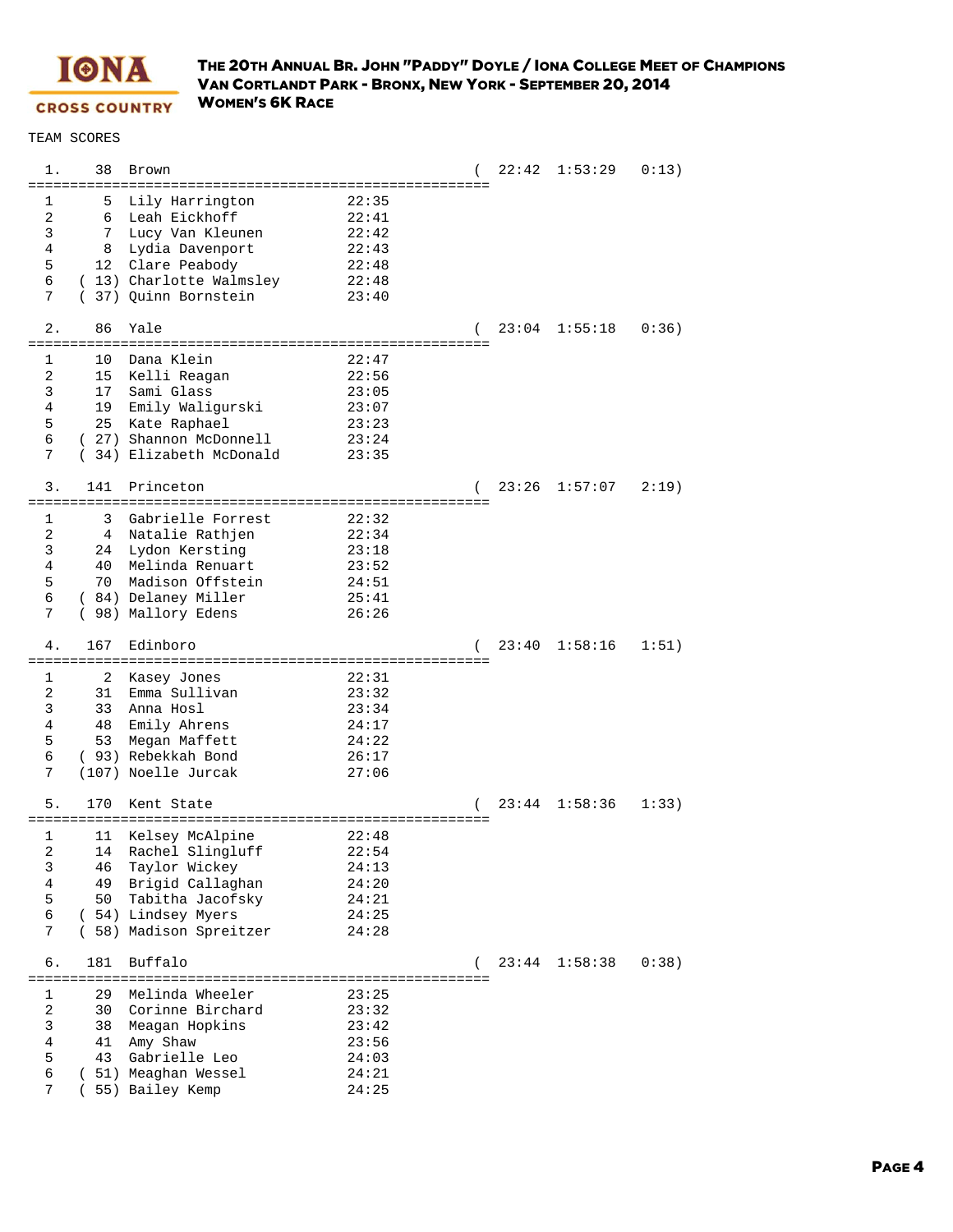

| 7.              | 203                   | Albany                                           |                                   |                |       | $23:56$ $1:59:37$ | 3:18) |
|-----------------|-----------------------|--------------------------------------------------|-----------------------------------|----------------|-------|-------------------|-------|
| 1               | $\mathbf{1}$          | Silvia Del Fava                                  | 22:28                             |                |       |                   |       |
| 2               | 20                    | Valentina Talevi                                 | 23:09                             |                |       |                   |       |
| 3               | 22                    | Molly Pezzulo                                    | 23:14                             |                |       |                   |       |
| 4               | 74                    | Schuyler Pruyn                                   | 25:00                             |                |       |                   |       |
| 5               | 86                    | Colleen Maloney                                  | 25:46                             |                |       |                   |       |
| 6               |                       | (102) Katayzyna Geiger                           | 26:49                             |                |       |                   |       |
| 8.              | 209<br>============== | Army                                             | ================================= |                | 23:56 | 1:59:40           | 1:54) |
| 1               | 9                     | Lindsay Gabow                                    | 22:46                             |                |       |                   |       |
| 2               | 39                    | Rachel King                                      | 23:50                             |                |       |                   |       |
| 3               | 42                    | Nicole Carter                                    | 23:57                             |                |       |                   |       |
| 4               | 56                    | Lisa Junta                                       | 24:27                             |                |       |                   |       |
| 5               | 63                    | Brianna Miller                                   | 24:40                             |                |       |                   |       |
| 9.              | 218                   | Fordham<br>------------------------------------- |                                   |                | 24:03 | 2:00:14           | 1:22) |
| 1               | 21                    | Brianna Tevnan                                   | 23:11                             |                |       |                   |       |
| 2               | 44                    | Brynna Harum                                     | 24:07                             |                |       |                   |       |
| 3               | 45                    | Brianne Roche                                    | 24:08                             |                |       |                   |       |
| 4               | 47                    | Mara Lieberman                                   | 24:15                             |                |       |                   |       |
| 5               | 61                    | Sarah Glockenmeier                               | 24:33                             |                |       |                   |       |
| 6               |                       | (64) Stephanie Leo                               | 24:45                             |                |       |                   |       |
| 7               |                       | (72) Shea Williams                               | 24:55                             |                |       |                   |       |
| 10.             | 250                   | Youngstown St.                                   |                                   | $\overline{ }$ |       | 24:12 2:01:00     | 1:26  |
| 1               | 26                    | Michelle Klim                                    | 23:24                             |                |       |                   |       |
| 2               | 28                    | McKinsie Klim                                    | 23:25                             |                |       |                   |       |
| 3               | 60                    | Melissa Klim                                     | 24:32                             |                |       |                   |       |
| 4               | 67                    | Elizabeth Rogenski                               | 24:49                             |                |       |                   |       |
| 5               | 69                    | Brittany Stockmaster                             | 24:50                             |                |       |                   |       |
| 6               |                       | (104) Ashley Smith                               | 26:50                             |                |       |                   |       |
| 7               |                       | (117) Megan Monte                                | 29:06                             |                |       |                   |       |
| 11.             | 287                   | Central Connecticut                              |                                   |                | 24:31 | 2:02:31           | 2:19  |
| 1               | 35                    | Krisztina Dearborn                               | 23:36                             |                |       |                   |       |
| 2               | 36                    | Elizabeth Eberhardt                              | 23:40                             |                |       |                   |       |
| 3               | 62                    | Ally Gates                                       | 24:34                             |                |       |                   |       |
| 4               | 66                    | Shannon McBride                                  | 24:46                             |                |       |                   |       |
| 5               | 88                    | Victoria Cronin                                  | 25:55                             |                |       |                   |       |
| 6               |                       | (101) Jazmin Booker                              | 26:46                             |                |       |                   |       |
| 7               |                       | (110) Taylor Lepage                              | 27:19                             |                |       |                   |       |
| 12.<br>======== | 288                   | Binghamton                                       |                                   |                |       | 24:29 2:02:21     | 2:05) |
| 1               | 18                    | Alexis Hatcher                                   | 23:05                             |                |       |                   |       |
| 2               | 57                    | Elizabeth Greiner                                | 24:27                             |                |       |                   |       |
| 3               | 65                    | Eileen O'Hara                                    | 24:45                             |                |       |                   |       |
| 4               | 71                    | Allison Davis                                    | 24:54                             |                |       |                   |       |
| 5               | 77                    | Shannon O'Hara                                   | 25:10                             |                |       |                   |       |
| 6               |                       | ( 85) Kailey Dwyer                               | 25:41                             |                |       |                   |       |
| 7               |                       | (100) Michelle Crook                             | 26:43                             |                |       |                   |       |
|                 |                       |                                                  |                                   |                |       |                   |       |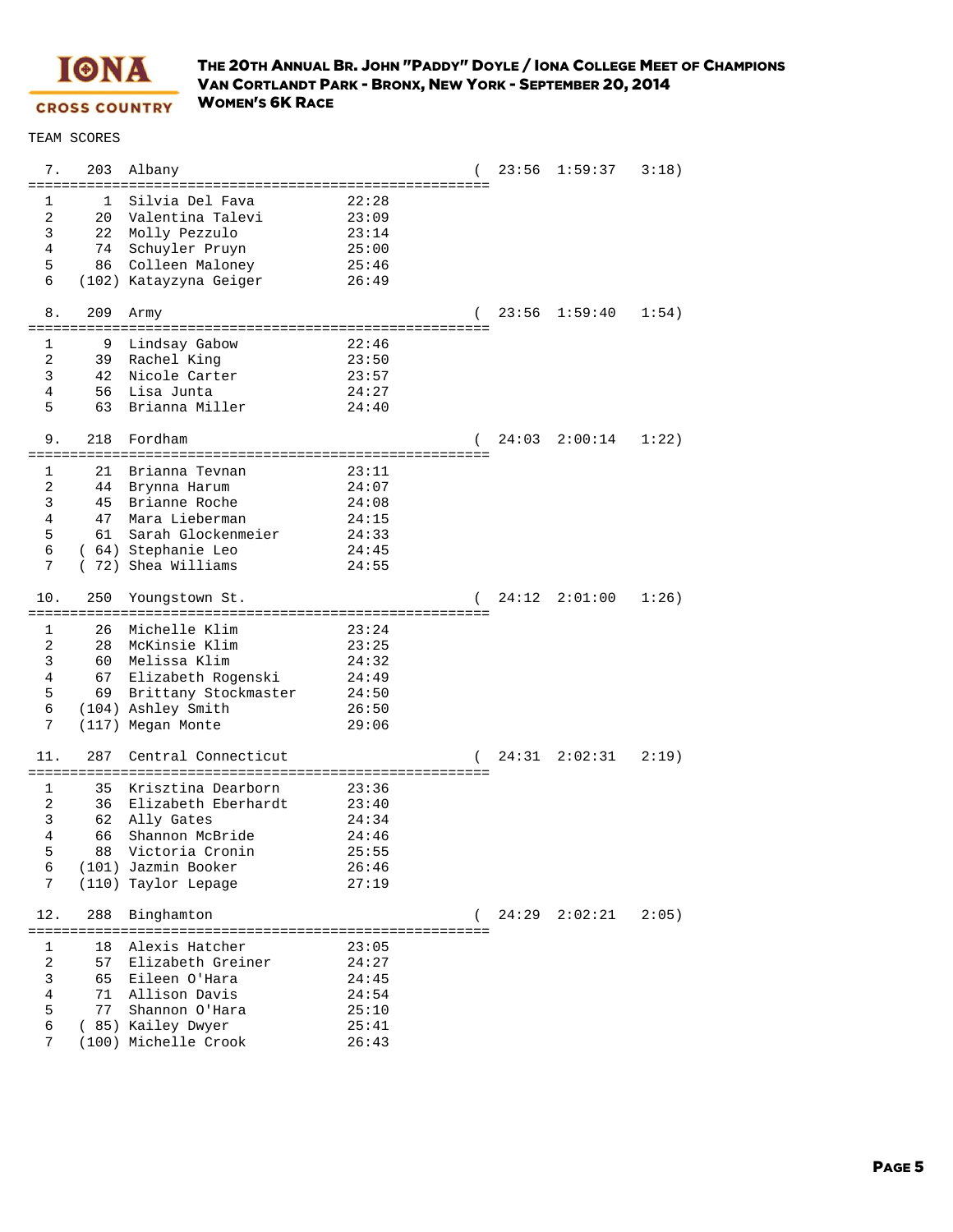

| 13.            | 306 | Indiana (Pa.)                 |             |   |       | $24:42$ $2:03:30$ | 2:18)  |
|----------------|-----|-------------------------------|-------------|---|-------|-------------------|--------|
|                |     |                               |             |   |       |                   |        |
| 1              | 23  | Rachel Magliane               | 23:17       |   |       |                   |        |
| 2              | 52  | Marina Wareham                | 24:22       |   |       |                   |        |
| 3              | 68  | Yelena Share                  | 24:50       |   |       |                   |        |
| 4              | 80  | Makena Felts                  | 25:26       |   |       |                   |        |
| 5              | 83  | Riva Walker                   | 25:35       |   |       |                   |        |
| 6              |     | (89) Nicole Best              | 25:57       |   |       |                   |        |
| 7              |     | ( 97) Allyson Dryer           | 26:23       |   |       |                   |        |
| 14.            | 366 | IPFW                          |             |   |       | $25:20$ $2:06:37$ | 3:21   |
|                |     |                               |             |   |       |                   |        |
| 1              | 16  | Brittany Beard                | 22:58       |   |       |                   |        |
| 2              | 78  | Rachel Kacer                  | 25:24       |   |       |                   |        |
| 3              | 87  | Brittany Fensler              | 25:54       |   |       |                   |        |
| 4              | 90  | Andrea Bell                   | 26:02       |   |       |                   |        |
| 5              | 95  | Taylor Busch                  | 26:19       |   |       |                   |        |
| 6              |     | (105) Breanna Fensler         | 26:57       |   |       |                   |        |
| 7              |     | (112) Sydney Strang           | 27:32       |   |       |                   |        |
|                |     |                               |             |   |       |                   |        |
| 15.            | 433 | St. John's                    |             | ( |       | $26:25$ $2:12:04$ | 5:42)  |
|                |     |                               |             |   |       |                   |        |
| 1              | 32  | Stephanie Vanpelt             | 23:33       |   |       |                   |        |
| 2              | 76  | Michelle Vanpelt              | 25:07       |   |       |                   |        |
| 3              | 91  | Chelsea Trant                 | 26:08       |   |       |                   |        |
| 4              | 116 | Veronica Thompson             | 28:01       |   |       |                   |        |
| 5              | 118 | Nastasya Rodriquez            | 29:15       |   |       |                   |        |
|                |     |                               |             |   |       |                   |        |
| 16.            | 444 | Iona                          |             |   | 26:35 | 2:12:54           | 6:01)  |
|                |     |                               |             |   |       |                   |        |
| 1              | 59  | Zoe Wojtech                   | 24:31       |   |       |                   |        |
| 2              | 73  | Danika Jensen                 | 25:00       |   |       |                   |        |
| 3              | 82  | Kara McKenna                  | 25:34       |   |       |                   |        |
| 4              |     | 109 Kaleigh Constantine       | 27:17       |   |       |                   |        |
| 5              | 121 | Erica Fellin                  | 30:32       |   |       |                   |        |
| 6              |     | (124) Caitlin Bravo           | 31:08       |   |       |                   |        |
| 7              |     | (125) Kerri Sexton            | 32:17       |   |       |                   |        |
|                |     |                               |             |   |       |                   |        |
| 17.            | 501 | Hofstra                       |             |   | 27:13 | 2:16:03           | 5:33)  |
|                |     |                               |             |   |       |                   |        |
| 1              | 75  | Becky Celorio                 | 25:06       |   |       |                   |        |
| 2              | 92  | Lisa Eberwein                 | 26:14       |   |       |                   |        |
| 3              | 96  | Eva holtermann                | 26:21       |   |       |                   |        |
| 4              |     | 115 Emily McLean              | 27:43       |   |       |                   |        |
| 5              | 123 | Irene Garidas                 | 30:39       |   |       |                   |        |
| 6              |     | (128) Colleen Salcines        | 35:09       |   |       |                   |        |
|                |     |                               |             |   |       |                   |        |
| 18.            | 519 | NYIT<br>===================== | =========== |   |       | $29:47$ $2:28:55$ | 17:24) |
| 1              | 79  | Gladys Kimutai                | 25:25       |   |       |                   |        |
| $\overline{a}$ | 94  | Kathryn Boehmer               | 26:17       |   |       |                   |        |
| 3              | 103 | Melanie Fiume                 | 26:49       |   |       |                   |        |
| 4              | 114 | Melissa Pierre                | 27:35       |   |       |                   |        |
| 5              | 129 | Katerina Stretenovic          | 42:49       |   |       |                   |        |
|                |     |                               |             |   |       |                   |        |